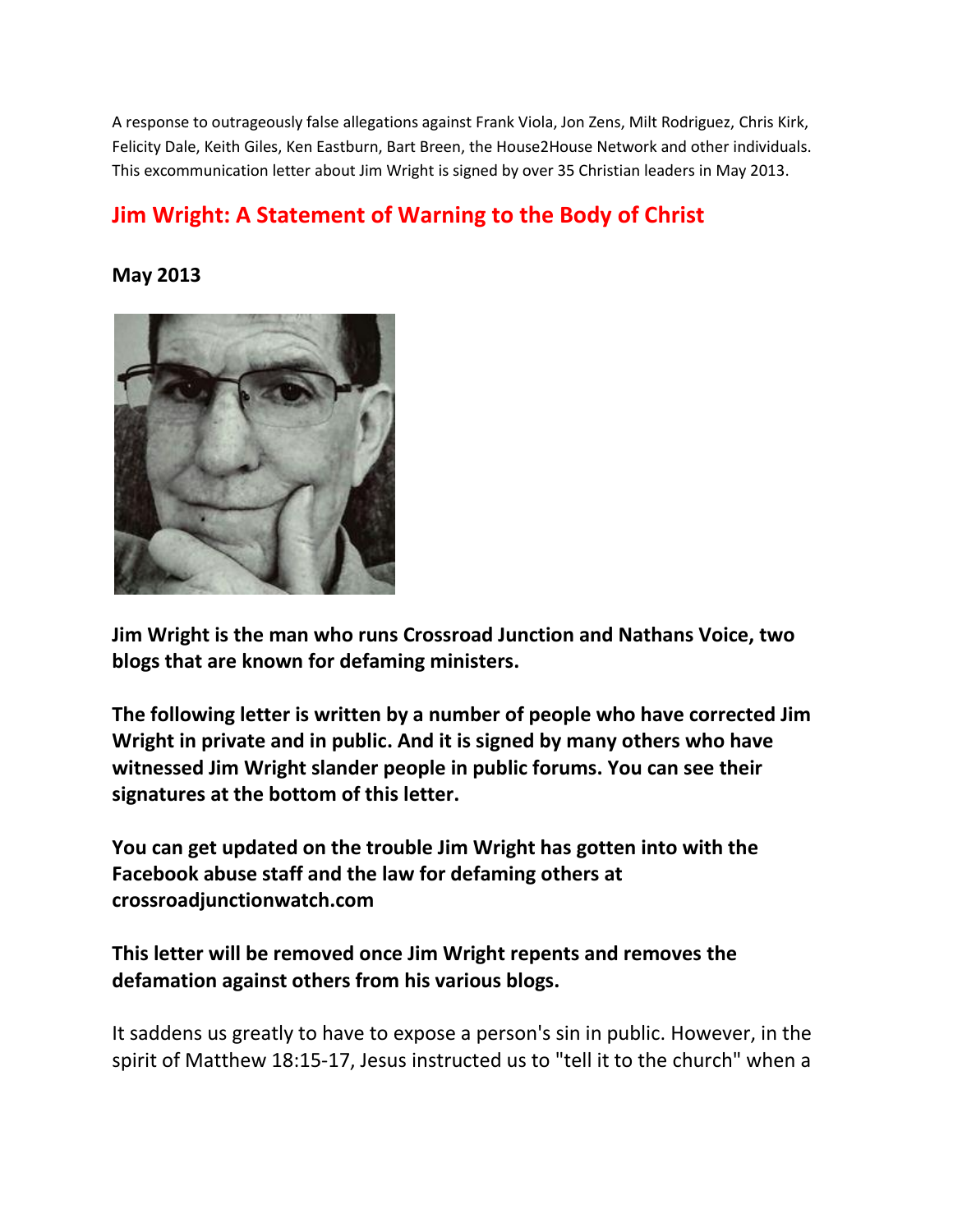person has been lovingly confronted in private for transgressions which are hurting others and the person resolutely refuses to stop sinning.

Jesus also commanded His followers to break fellowship with a person if they will not repent, but instead, insist on hurting others (v. 17).

While Matthew 18 applies to a local situation, the principles that Jesus outlines in that text apply to matters that are more universal in scope.



Many of us have been correcting Jim Wright's misrepresentations, distortions, and slanderous remarks for well over a year now. Mr. Wright has had many opportunities to receive our correction and to repent. But he has instead chosen to continue to defame and malign many members of the body of Christ.

This is not a letter that any of us wished to write. However, seeing that Jim Wright has caused so much harm to the body of Christ, to our friends and to their families, we feel compelled before God to warn all followers of Jesus as Scripture states.

In Titus 3:10, Paul says,

"Warn a divisive person once, and then warn them a second time. After that, *have nothing to do with them."*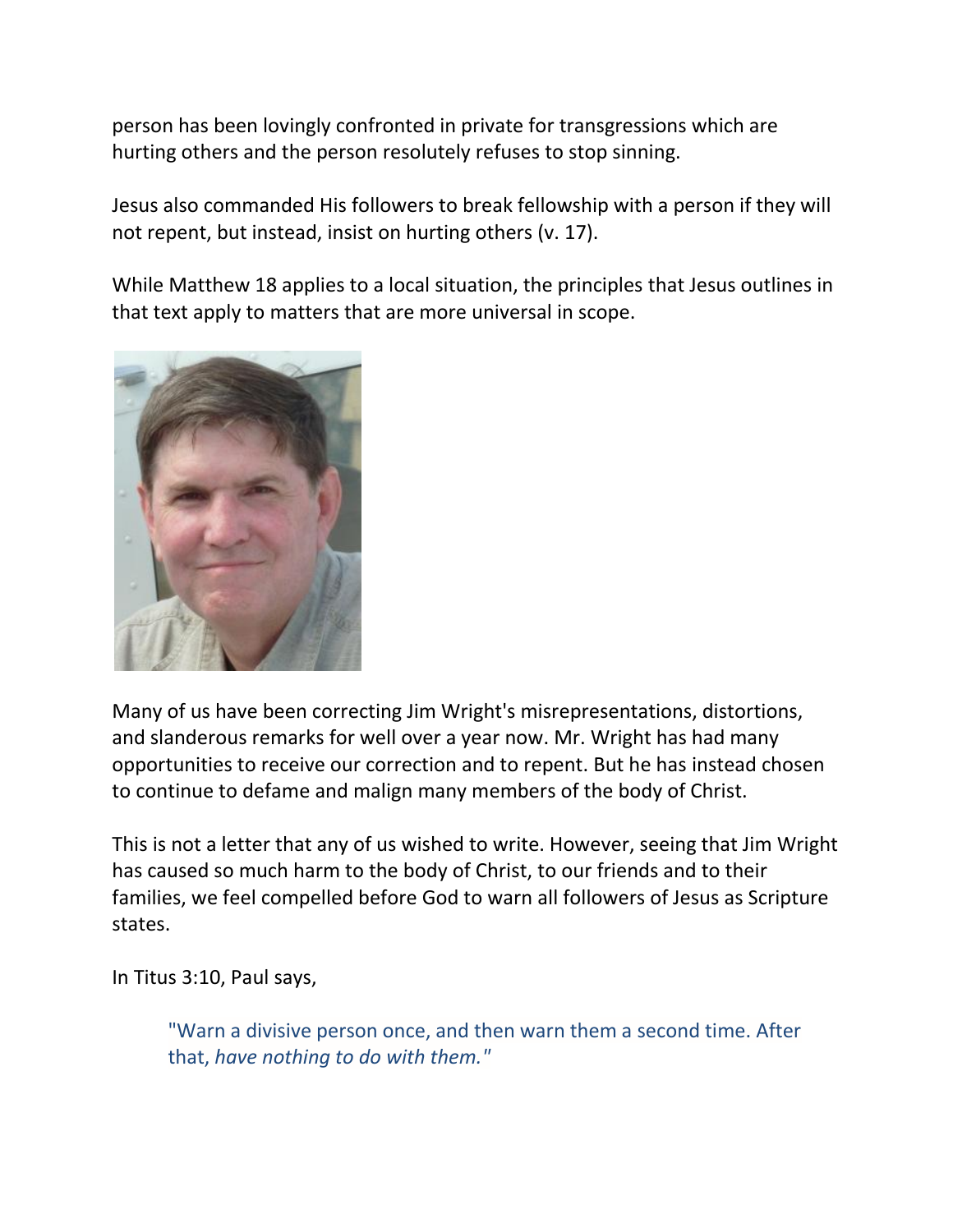In the same spirit, Paul exhorts in Romans 16:17,

"Now I beseech you, brethren, mark them who cause divisions and offenses contrary to the doctrine which you have learned; *and avoid them.*"

Of course, "the doctrine we have learned" is love. And love always thinks the best of others and treats them the same way we wish to be treated in every situation (Matthew 7:12, also see 1 John).

An Appendix follows this letter which contains letters written by various people in response to Jim Wright, both in private and in public.

Some of us may add an Addendum to this letter in the future should it become necessary. The Addendum will provide further details based on research into Jim Wright's past, showing a pattern of dishonesty, slander, libel, distorting information and publicly defaming genuine servants of the Lord. We will make mention of some of these points in this letter.

#### **Jim Wright's Recent Spate of Slanderous Allegations Against a Brother in Christ**

Wright's recent obsession with defaming a particular brother (Frank) that many of us have known personally for almost two decades is the latest example of a trail of individuals that Jim Wright has slandered in the worst possible way.

Note that Mr. Wright doesn't know Frank. He has never met him nor has he ever talked to him on the phone. In fact, Wright didn't even go to our brother to ask open-minded questions before he leveled his smear campaign against him in public. This is a clear violation of Jesus' words in Matthew 18 and a clear violation of love (Matthew 7:12).

Since February 2012, Wright has consistently and deliberately misrepresented our brother's writings in public, along with many of his friends and coworkers (including Jon Z and Milt R). When that didn't work to persuade people against him and his friends, Wright launched a smear campaign designed to assassinate our brother's character with false accusations.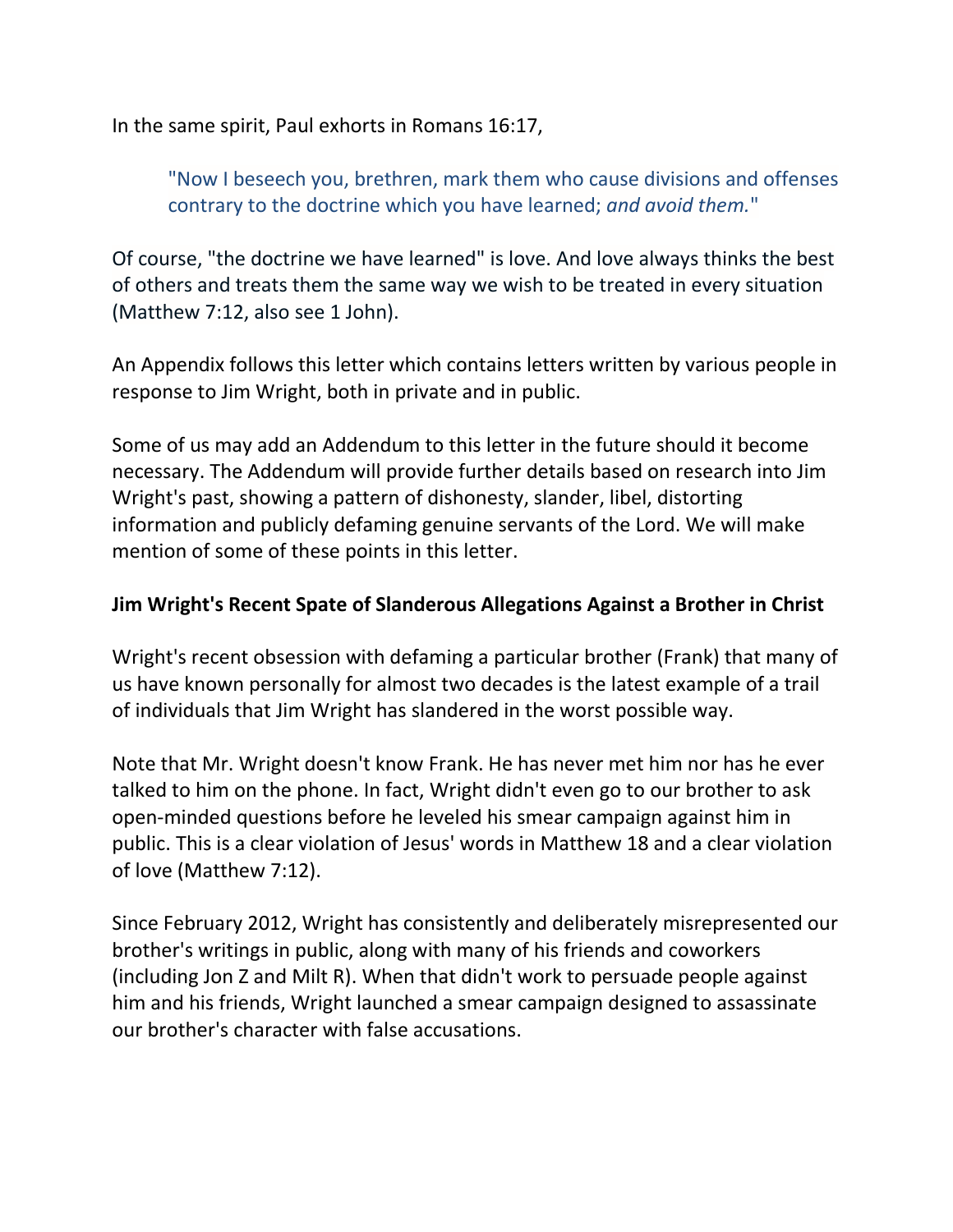(By the way, our brother does not defend himself against false accusations. So he has been silent as 1 Peter 2:21-23 commands and as Jesus demonstrated. However, he has openly talked to those who have gone to him in private if they had a concern. Also, Frank has done nothing to provoke Wright or anyone else who has been attacking him. The personal attacks have come out of nowhere, unprovoked. They have their origin in a blog post that Frank wrote on frankviola.org on Feb. 13, 2012 called "Beyond Evangelical Part V." Wright took offense at Frank's article and became incensed when he wouldn't keep fighting with him. Wright began his smear campaign against Frank and his friends immediately afterwards.)

Wright's entire narrative about Frank is distorted and filled with outlandish falsehoods. It's a nonsensically unsubstantiated act of character assassination. Here are just some examples:

\* The accusation of "predation" is not only false and baseless, it's outrageous. It should be noted that proving a negative is impossible. If someone were to post an article on the Internet accusing Jim Wright of doing horrible things to little children in dark alleys, it would be impossible for him to prove this accusation false. The burden of proof, therefore, is always upon the accuser.

\* Allegations of "sexual exploitation" of an "underage teen" is a blatant and vicious lie.

\* The accusation of a "cover up" is false.

\* Wright is basing his false narrative on two letters that Jon (Zens) wrote almost 15 years ago about very old rumors that Jon picked up way back then. After discovering that most of the rumors were inaccurate, Jon recanted both letters. Jon was there at the time and has firsthand knowledge about all the events related to the rumors. Wright knows nothing about it, but simply picked up the rumors on the Web over a decade later. Jon fully endorses our brother Frank and has been working closely with him for over 7 years. Jon and others mentioned all of this to Wright, but Wright has deliberately ignored these important facts. (see Jon Z's letter in the Appendix verifying).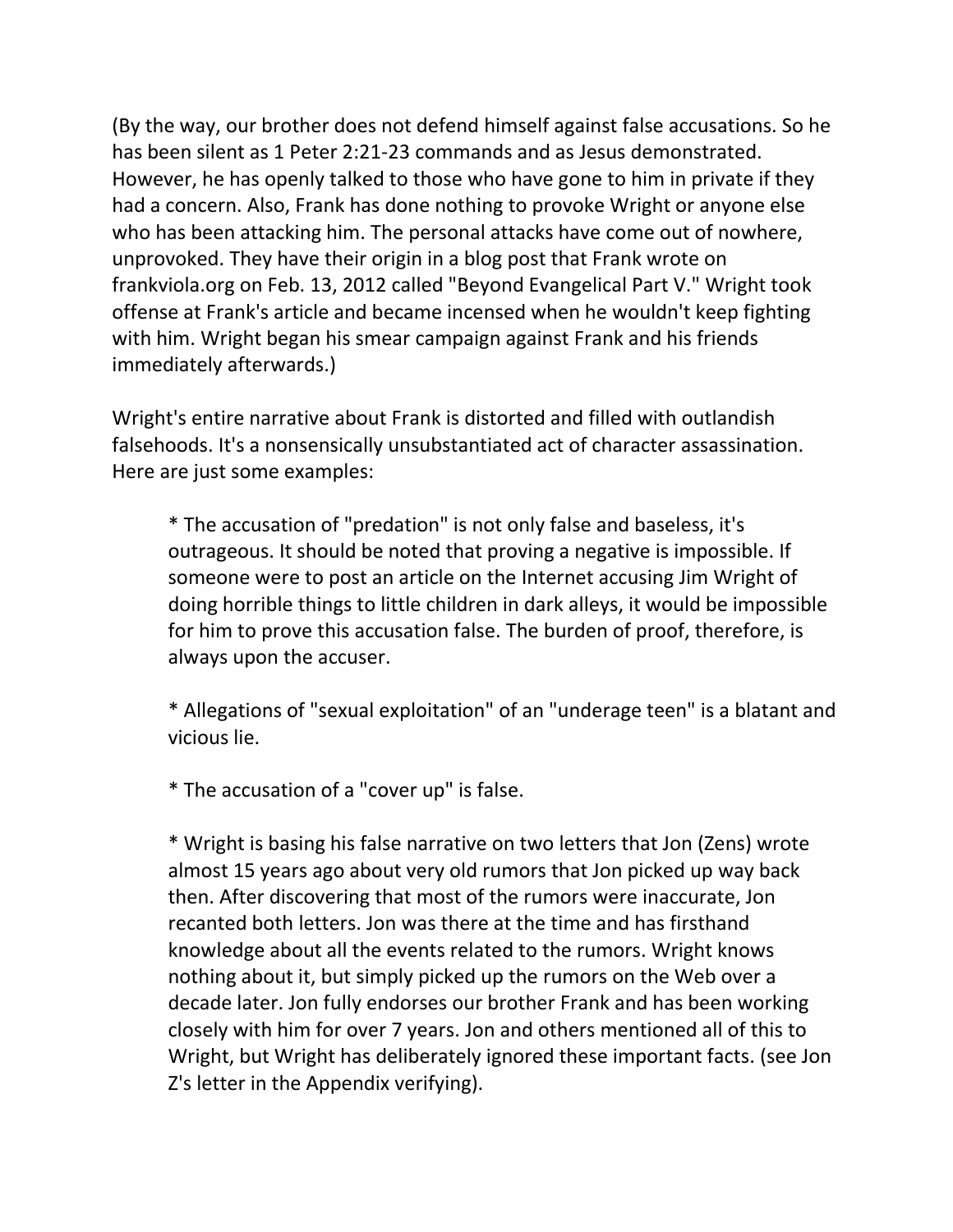\*Wright has also made mention of a letter written by a church "warning" people against our brother. This is false. The letter Wright is referring to was written over a decade ago and by only a handful of people. It was not written by an entire church. Many of the people who wrote that letter have reconciled with our brother many years ago (see David Leino's letter in the Appendix).

\* The allegation that our brother has some kind of unrepentant sin in his life is blatantly false and it's highly presumptuous for anyone to make such a claim, especially someone who doesn't know the person they are accusing.

\* Wright has implied that our brother was arrested. This is false and absurd. He has never been arrested nor has he ever committed or been accused of committing a crime of any kind. (There *is* a sex offender in Florida who has the same name as our brother's, but with the first and middle names reversed. See

<http://offender.fdle.state.fl.us/offender/flyer.do?personId=4137>.)

\* Wright has stated for months on his blog and FB page that virtually all of the churches that our brother Frank and his coworkers Milt and Jon have planted or helped have disintegrated or fallen apart. This is completely false. To date - May 2013 - since they have been working together in 2007, there has only been one group that didn't make it. Although that group restarted recently with new people added. The rest - around a dozen - are still gathering and doing well at the time of this writing. And the groups are outwardly focused, not ingrown as Wright falsely claims.

\* The allegation that our brother self-proclaims to be an "apostle," "a church planter," or a "worker" is false. While others may have described him this way in the past, he himself has never called himself anything but a brother in Christ. (Ironically, Mr. Wright self-proclaims himself to be a "church sower" and "elder" - however, Wright is not biblically qualified to be an elder. See crossroadjunctionwatch.com for details.)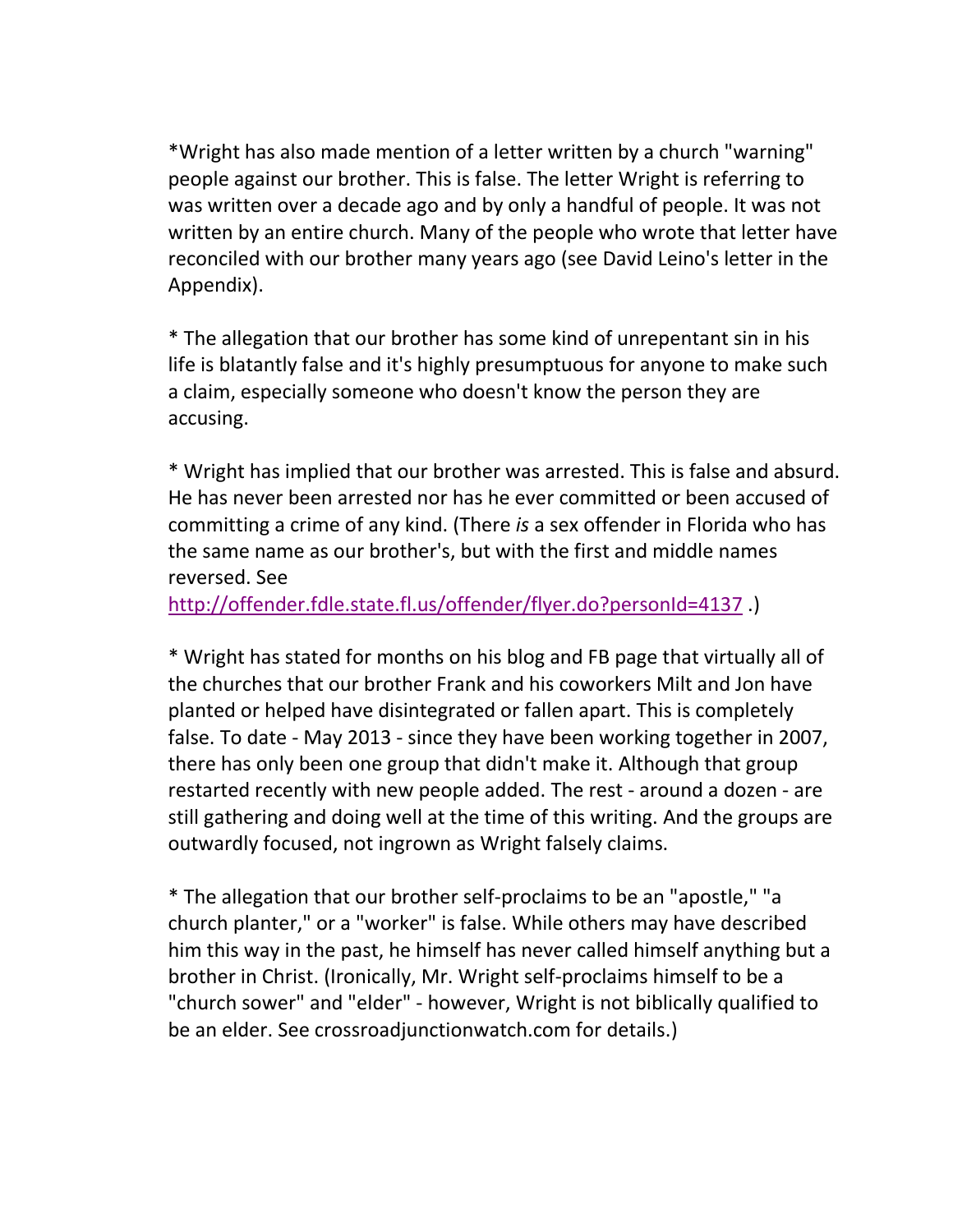\* Wright has accused our brother of never being part of an organic church and writing from theory. This is false. Frank has been part of several organic churches spanning a period of over 20 years. Since 2010, however, he's focused his ministry on helping the poor and the oppressed and building relationships with those who don't know the Lord. This has been a deliberate shift in his ministry and our brother has been very public about this transition - see frankviola.org/faq

\* Wright has depicted our brother as a "leader in the organic church movement." This is misleading. While some may still regard him this way who have read his books from 2008, Frank has never defined himself this way, he hasn't written on organic church since 2009, and he has consistently lifted others up as the "go-to" people for organic church.

\* Wright has stated publicly that a particular church that Frank and Milt (Rodriguez) planted together was "shattered" and "fell apart." This was not only false, but it was discounted by several of the members of that very church in a public forum. Even with three witnesses to the contrary of Wright's claims, he never recanted and said his view had "the facts." That particular church has never disbanded and is doing quite well at the time of this writing.

These are just some samples of the willful lies that Jim Wright has spread. They are willful because Wright has been corrected on them countless times by multiple people over the last five months since he launched his hatchet job against our brother. Yet in spite of this, Wright continues to repeat his false narrative.

Many more falsehoods could be listed, but this should suffice in giving you an idea of the profound nature of his libelous allegations.

#### **Jim Wright's History of Slandering Others & Employment of Unethical Methods**

This dubious and dishonorable tactic of character assassination has been Jim Wright's pattern with others. For instance: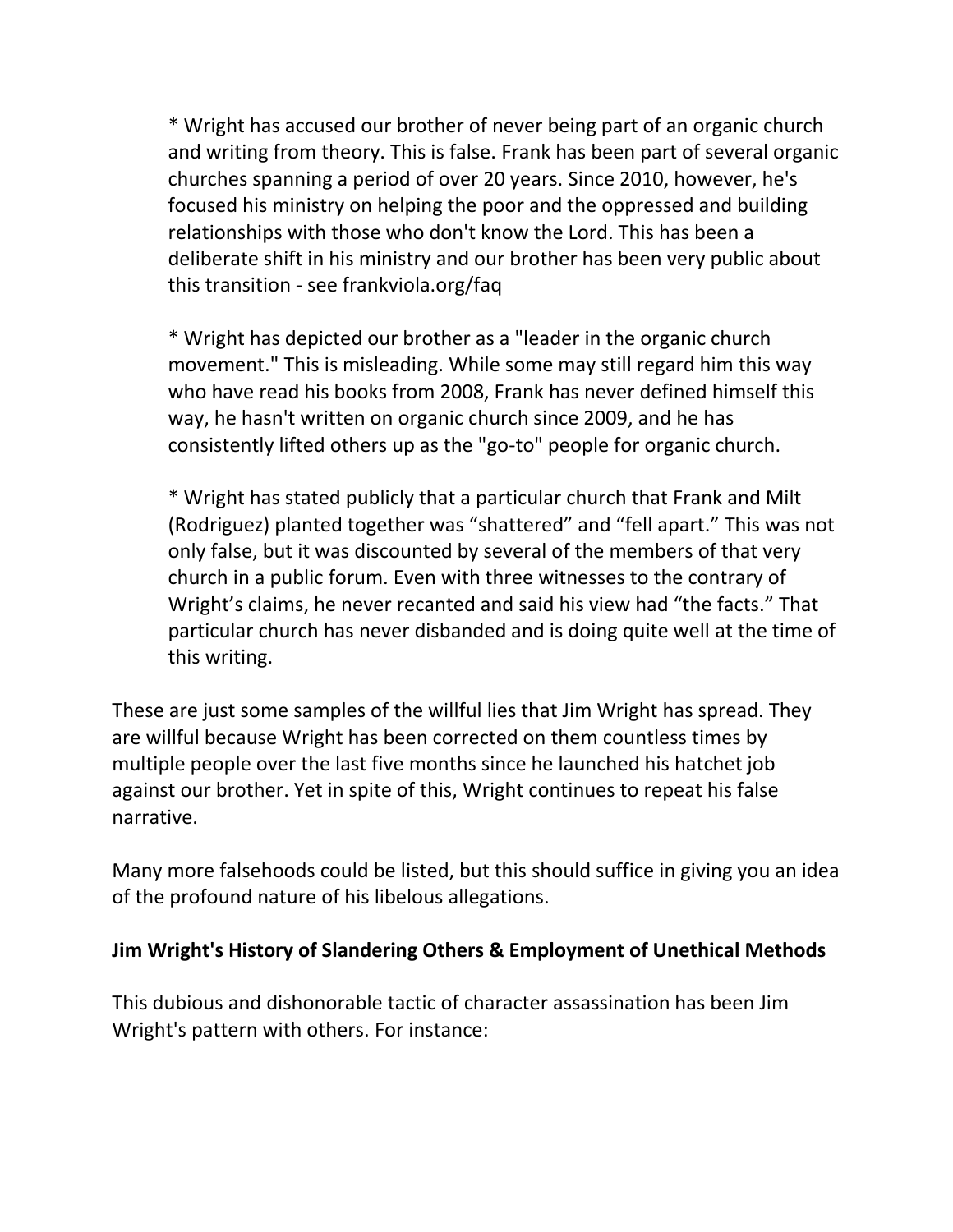\* In the last church that Jim Wright was a part of, he spread slander against his pastor and staff after his attempts at getting into the church leadership were rejected. The church excommunicated Wright for the sin of slander and causing division. Jim's slander of the pastor was so severe that the church felt forced to seek legal counsel regarding the situation. As is Wright's pattern, the slander was salacious and scurrilous. On Jim's blog he mentioned that he decided to leave this church – he omits the fact that he was disciplined because of his attacks on others.

\* Previous to that incident, Wright was part of another church where he spread outright lies and distortions about the staff after his attempts at getting into the leadership there were also refused. Two of us spoke to these pastors and heard their sad stories. One of them said, "Jim Wright has caused a lot of trouble for some of the pastors in our community. He distorts and exaggerates."

\* There are other incidences that hit much closer to home with respect to Wright's personal life, but we won't go into them at this time.

\* Last year, Wright made a big deal on his blog and Facebook page about a church "scandal." He claimed that 6 staff members were involved in a sex scandal and that it was a "huge" case, one of the largest of its kind. Some of us did some research and talked to the parties involved and discovered that this was a complete distortion of the facts. There was a lawsuit, but it wasn't "huge." It didn't involve 6 staff members. It only involved 1 staff member and it was not about a sex scandal, but about an issue of employment discrimination.

\* We have asked Wright several times who is accountable to and he has offered no names. According to Donovan Bates, who has visited Wright's home group as late as last year (made up of 8-10 people at the time), there do not appear to be any elders who Wright is accountable to. This is ironic as Wright has made a big deal about "accountability," and the brother he is presently accusing is submitted to a number of Christian leaders who he has known for almost 20 years. (They are mentioned in David L's letter).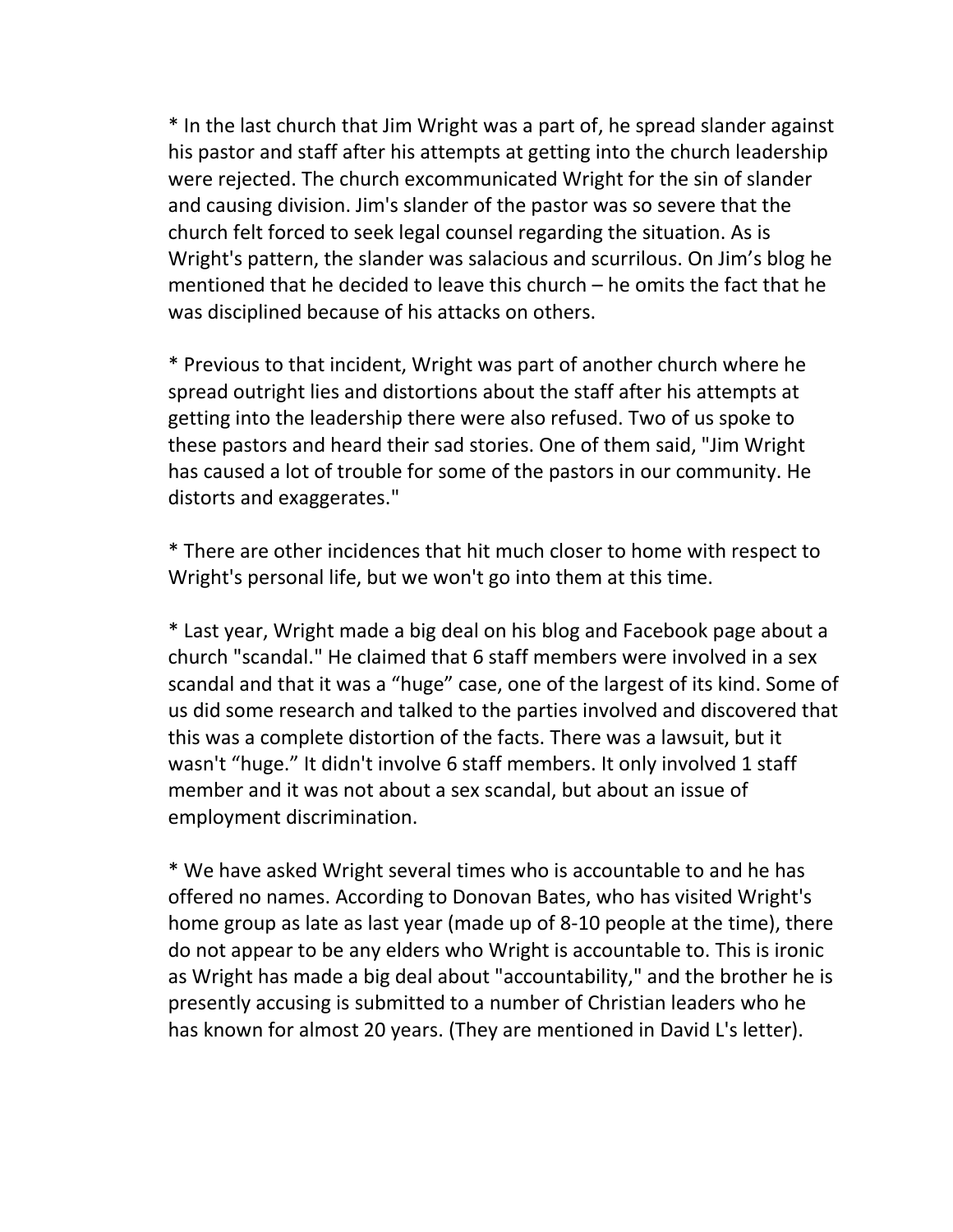\* Wright often uses the plural "we" when he writes his slanderous allegations against others. But only Wright's name appears at the end of these documents. It appears that it is simply Wright himself who is making these charges. If there are others who are behind Jim's accusations, who and where are they?

\*Donovan Bates has gone on record saying that ever since he has known Jim Wright (2006), he has never known him to apologize, admit to any wrong doing (even when confronted directly with it), and has never taken responsibility or ownership for anything he has done wrong. We all have observed the same thing. This is an indication of an unchecked ego and the sin of pride.

\* We have evidence that demonstrates that Wright has rewritten history by revising blog posts he had written years ago when caught in a lie as well as writing recent blog posts and time-stamping them with an earlier date to give the appearance that his stories are consistent. We have evidence that he wrote a post in 2013, but time-stamped it to 2009 to make it appear that it was written in the past. This is deceptive and misleading.

\*Wright often references a "victim's support ministry" blog that "confirms" Wright's false misrepresentations of others (it's named after Nathan, the Old Testament prophet). However, Wright himself created and manages this "support ministry" blog. Wright's presentation of this "support ministry" blog as a source of objective information and "confirmation" of his accusations is misleading and deceptive. Further, there is no evidence of a board of directors or other organizational reality to this ministry. It appears to be simply Jim Wright himself.

\* Since 2012, Wright has been banned from at least 7 Christian Facebook groups for harassing, misrepresenting, and maligning other Christians.

\* We have evidence to demonstrate that Jim Wright has created fake Facebook accounts and used them to join the Facebook groups from which he has been banned: namely, *Joe Ashton* and *Adam Bartmann.*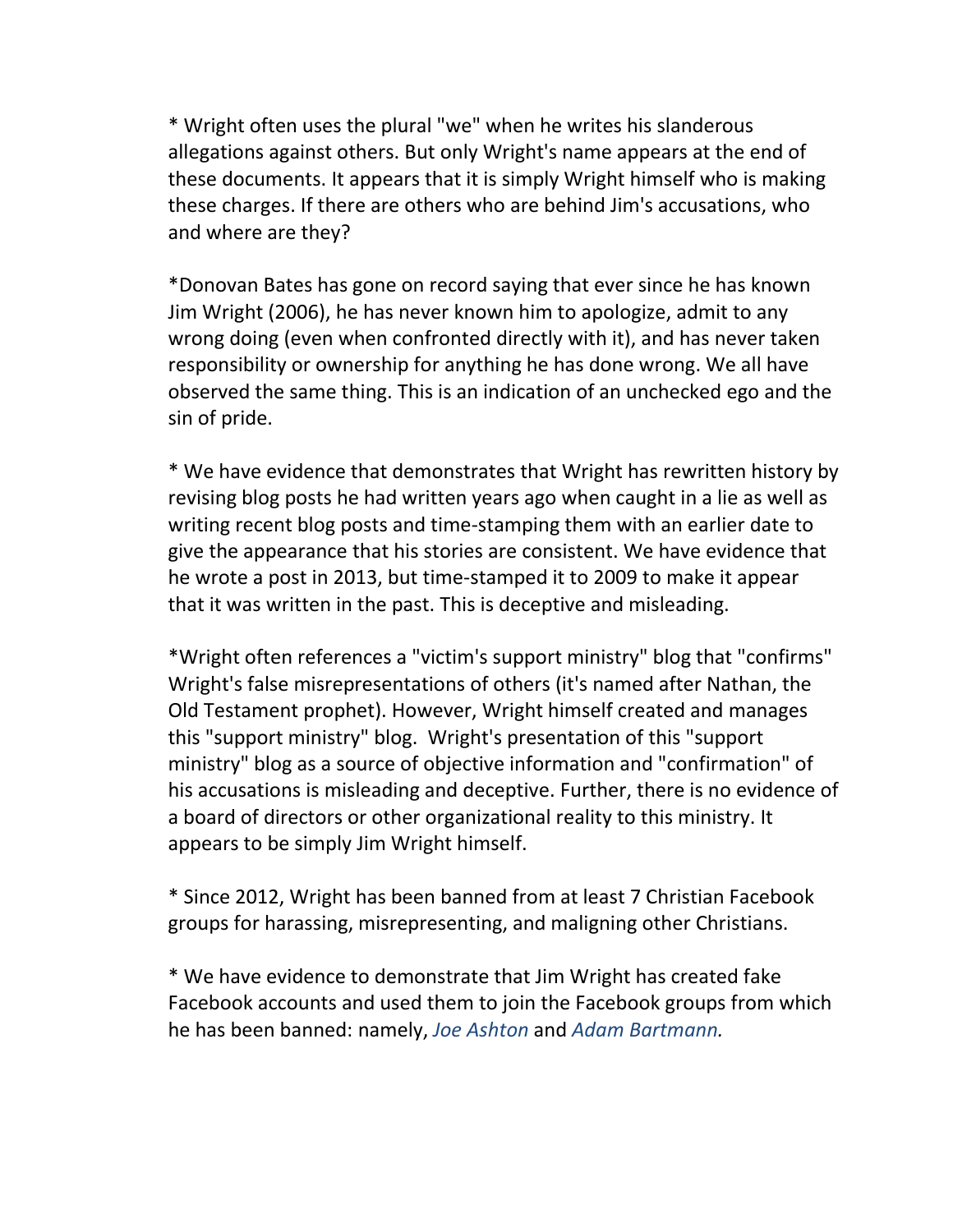\*Keith Smith, and his wife Jeanne Elder Smith, have been the only allies of Wright in his attempts to defame others. Neither of them know the people they have defamed. Keith Smith is a known liar and fraud who faked his academic credentials - see crossroadjunction.com for details. The Smiths have also been banned from various Facebook groups and we have evidence to demonstrate that they have created fake Facebook accounts which have been used to raise money for the Smith's ministry and to disparage other Christians on Facebook. We believe those fake aliases to be:

## *Tricia Lopez - Ann Clarkson - Lindee Lind - Adam Donahue - Tom Moore - Christina Swansea - Elijah Moon - Florian Jager (and there are likely others)*

After this exposure of the Smith's deception, we expect some of these fake Facebook aliases to be removed. But if you are Facebook friends with any of these characters, they are not real people and their intentions have been malicious.

#### **How to Deal with a Slanderer According to the Bible**

The Scripture is clear that slander is just as serious as a sin as the other works of the flesh listed in the New Testament (murder, adultery, etc.) – all of which bar one from inheriting the kingdom of God if not repented of (see Galatians 5:19-21; 1 Corinthians 6:9-10).

Also, to spread slander or provide a venue for it is to participate in this sin.

Thus we are writing this letter with heavy hearts to warn the body of Christ about Jim Wright in the spirit of Matthew 18:15-17, Titus 3:10, and Romans 16:17.

It is possible that one of you will become the next victim of Wright's consistent pattern of operating as a smear merchant.

Please understand that we have only touched the tip of the iceberg in the amount of falsehoods and distortions that Jim Wright has been spreading and has been confronted about. If we detailed them all, this would be an incredibly long letter.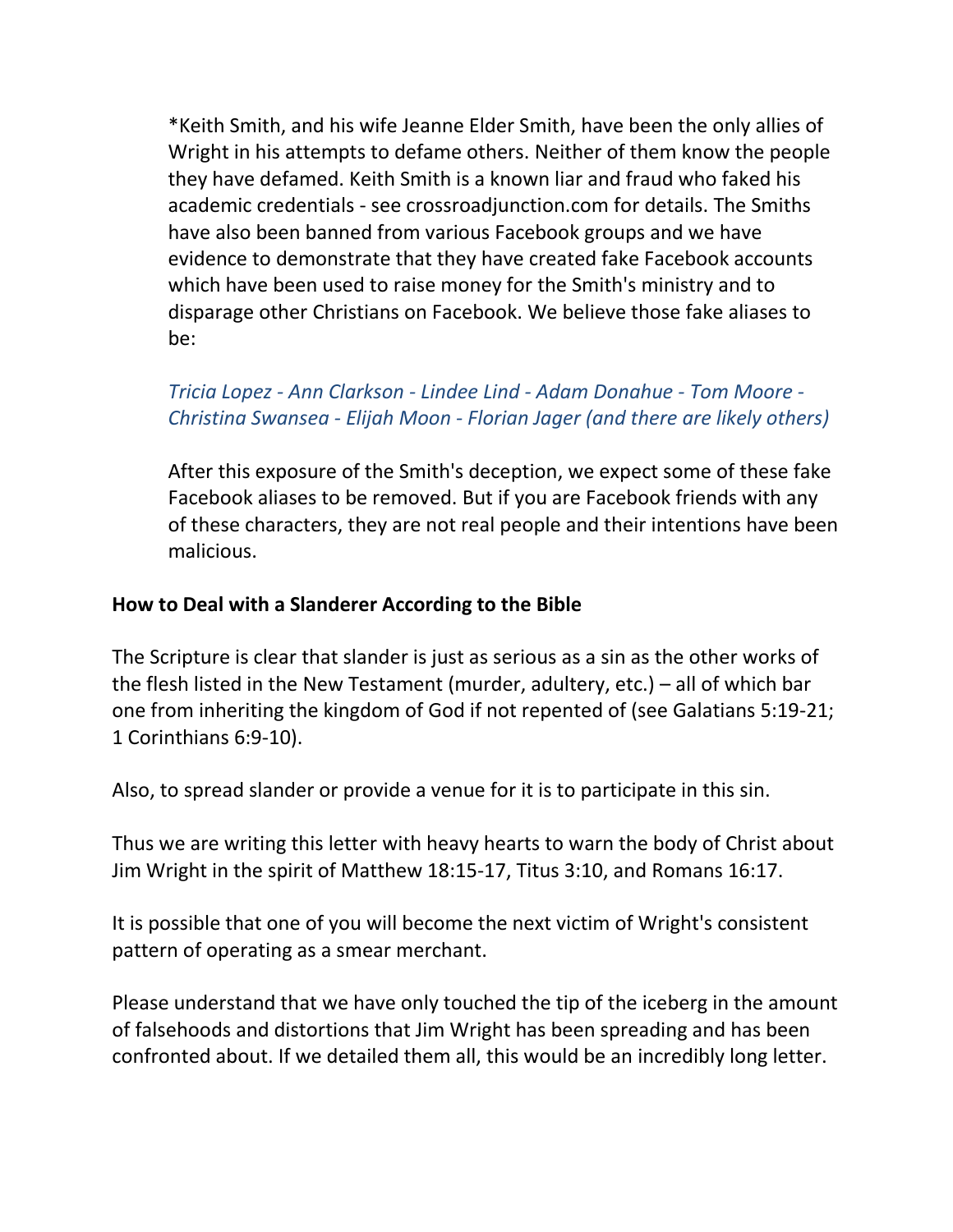Social media experts often say, "don't feed the trolls. It only keeps them going and makes them look credible." (A troll is someone who uses the Internet to stir up trouble, spread gossip and slander, and defame people.)

As one person remarked who observed Wright make sordid allegations on a Facebook group, a person stops performing when he has no audience.

**In the Spirit of Jesus Christ, therefore, we beseech all of God's people to not give Jim Wright an audience for his persistent lies against members of the body of Christ. Many people have defriended him from Facebook because they are tired of being poisoned by his slander against others.**

**Until Jim Wright repents and willingly removes his slanderous blog posts and websites, we will leave this warning up. We also will not give him an ear to his slander nor will we engage him. We encourage you to do the same as Scripture instructs:**

"Warn a divisive person once, and then warn them a second time. After that, *have nothing to do with them."* Titus 3:10

"Now I beseech you, brethren, mark them who cause divisions and offenses contrary to the doctrine which you have learned [love], *and avoid them.*" Romans 16:17

If your brother or sister sins, go and point out their fault, just between the two of you. If they listen to you, you have won them over. But if they will not listen, take one or two others along, so that 'every matter may be established by the testimony of two or three witnesses.' If they still refuse to listen, *tell it to the church; and if they refuse to listen even to the church, treat them as you would a pagan or a tax collector. Matthew 18:15-17*

"There are six things the LORD hates – no, seven things he detests  $\dots a$ *false witness who breathes out lies, and one who sows discord among brothers.*" Proverbs 6:16,19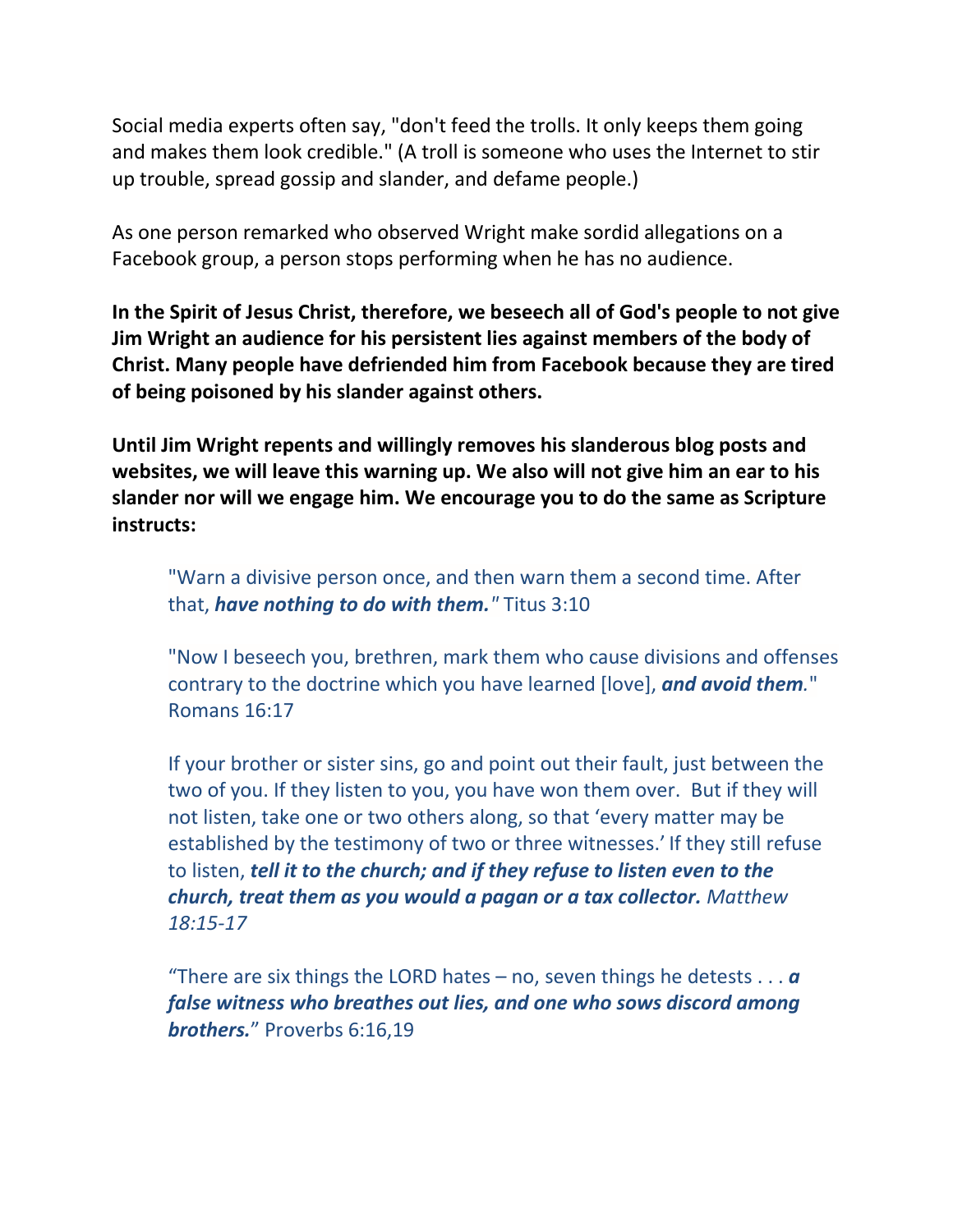"Malign no one" (NASB); "speak evil of no one" (KJV); "slander no one" (NIV). Titus 3:2

The following Appendix contains:

\* a public statement by **Tony and Felicity (Dale)** on the matter.

\* the private letter written to Wright by Jon Z. and Bart B., urging him to repent (per Matthew 18) and letting him know that if he refused, we would be forced to write this public letter.

\* a public comment correcting Mr. Wright's false allegations by David L. - a man who has known Frank closely since 1994.

\* a public comment correcting Wright in public by Jon Z.

\* Bart Breen's expose of Jim Wright's history of slandering others and unethical methods.

\* Catherine Seebald's documentation of banning Jim Wright and Keith Smith from her Facebook group and being intimidated and bullied as a result (including being called a "witch" and a "Jezebel").

\* A witness statement by Jayne Otterson.

\* a contact email

Sincerely in Christ,

**Jon Zens Dotty Zens Hal Miller Milt Rodriguez Mary Rodriguez Ross Rohde Keith Giles Ken Eastburn David Flowers Jamal Jivanjee Tim Price Kat Huff Christopher Kirk David (Ransom) Backus Stephanie Bennett**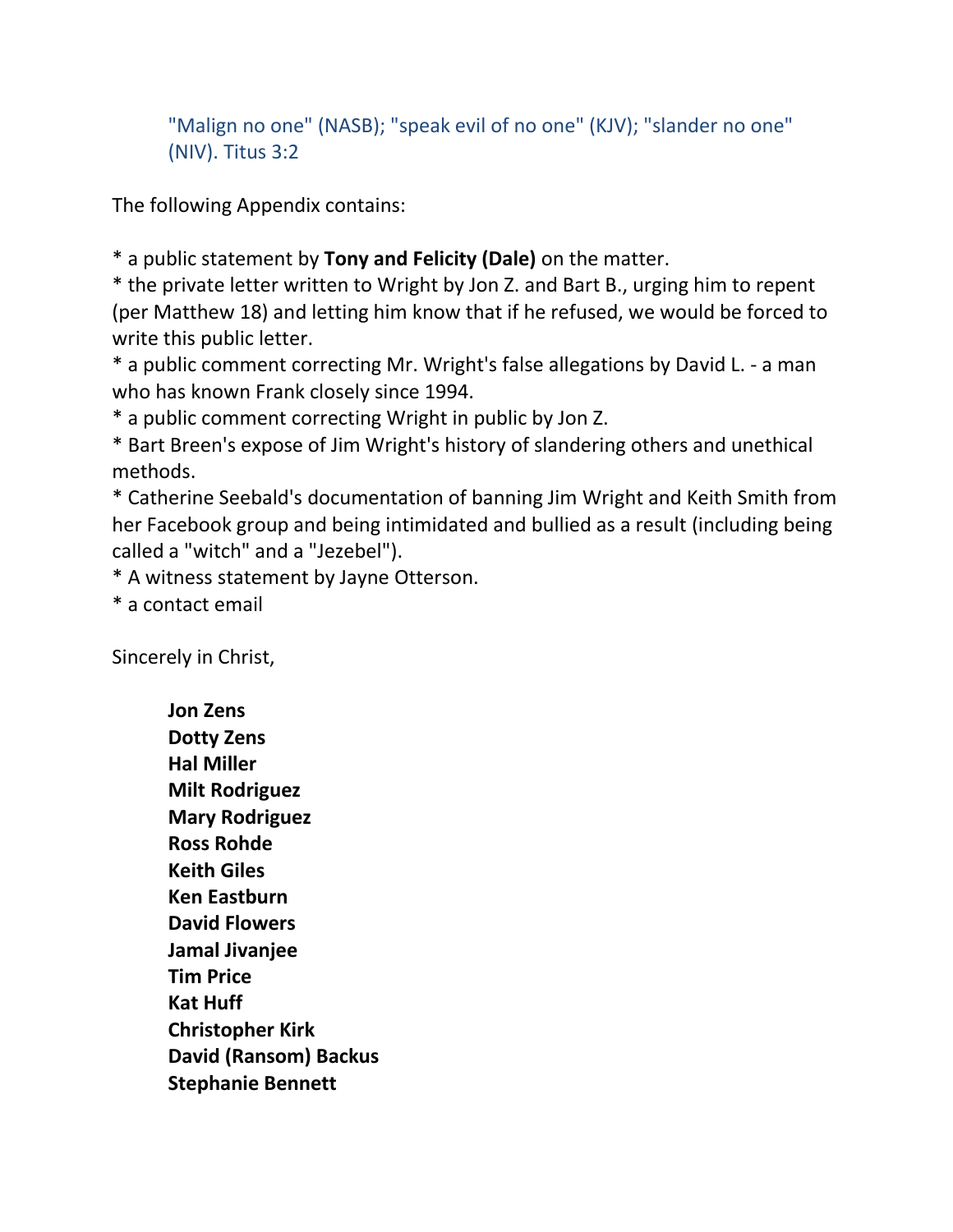**Earl Bennett Donavan Bates Leah Randall Catherine Seebald Brenda Valdez Toby Valdez Bart Breen Mark Lake David Leino Jim Gregg Jeanne Schlumbohm Craig Schlumbohm Jayne Otterson Alan Levine Frank Valdez David Hoopingarner Jean DiNatale Lisa Miller James Goen Jim Wehde Greg Carlet Jeff Rhodes**

## **Appendix 1: Public Statement by Tony and Felicity Dale**

We are deeply saddened by the division and disrepute that Jim Wright has recently brought on the body of Christ through his accusations against Frank. When Jim reached out to us earlier this year to engage in conversation about organic church, we were willing to do so because we were encouraged by his work amongst the poor and disadvantaged, but we also had some cautions because we were also aware that he seemed to have a personal vendetta against Frank.

We let him know that Frank is a long-standing friend of ours whom we love and respect. Jim's response to this was an email attacking Frank in completely unsubstantiated ways and alleging that we effectively aided and abetted a pattern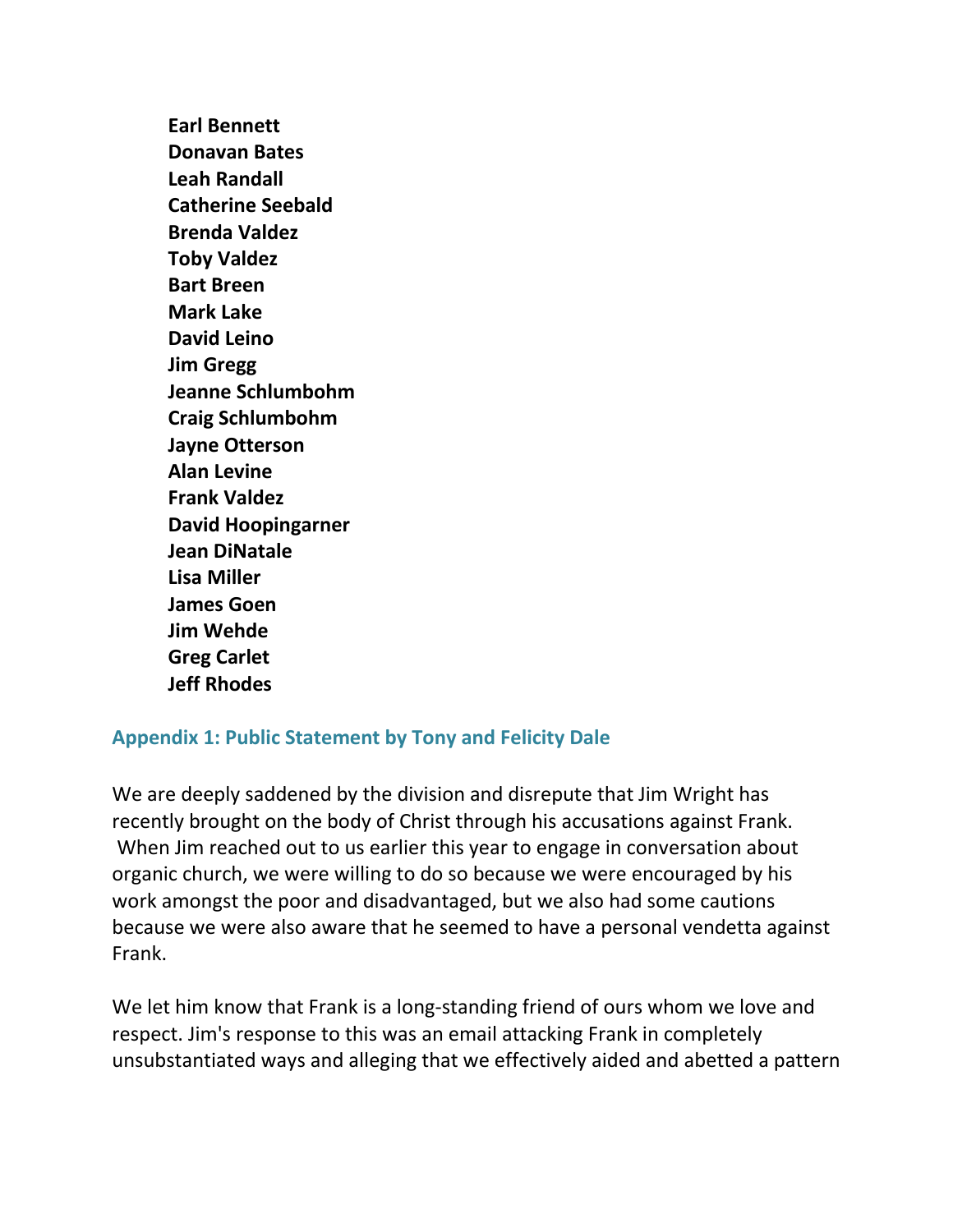of sin by willingly promoting Frank at various House2House conferences where we had arranged for Frank to speak.

First Timothy 5 is clear that you do not entertain accusations against church leaders except on the clear evidence of two or three witnesses. Jim Wright has made public allegations that have little to no substantiation that we have seen. We believe Frank when he tells us that any incident was thoroughly and scripturally dealt with many years ago. Others whom we trust (some of whom have signed the letter above) verify this. Jim has no authority to say what he is saying and we intensely dislike his public insinuations and innuendo that from our point of view amount to an unwarranted and sinful smear campaign against a friend of ours.

Frank has always been open to us and we respect and value that openness. We stand with Frank. We value his contributions to the body of Christ and are proud to call him our friend.

Tony and Felicity

**Appendix 2: Private Letter to Jim Wright by Bart Breen & Jon Zens**

May 10, 2013

Dear Mr. Wright:

This letter represents the position of many of the people with whom I'm in contact with about this particular situation.

The letter serves as a last attempt to communicate with you regarding the grievous sin that you continue to commit against various members of the body of Christ by making false accusations against them online and in the realm of social media. This dishonest tactic also produces the effect of creating divisions among believers, something that Scripture condemns.

For at least a year, you have grossly misrepresented some brothers and sisters repeatedly, painting a false picture with an obvious goal. When those misrepresentations didn't appear to work in persuading people, you waged a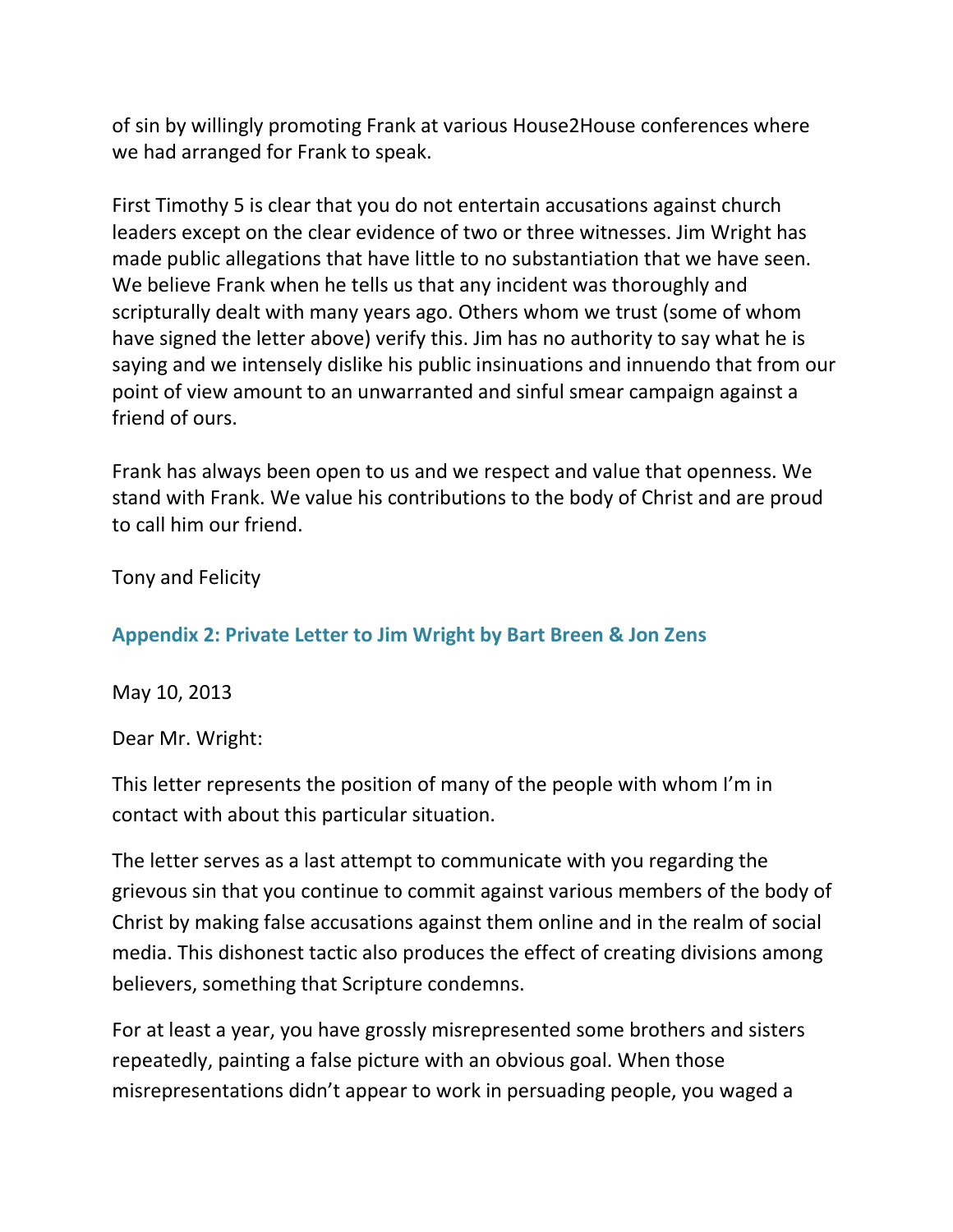smear campaign made up of distorted allegations that were based on letters you read from over a decade ago – two of which Jon wrote and recanted shortly thereafter – and one letter written by a handful of people, most of whom have since reconciled with the brother you are defaming.

Mr. Wright, the public should not, and by and large, it *has not* listened to you. Most Christians are wise to the fact that you leave behind yourself a trail of falsehoods about various members of the body of Christ. We have researched your history (which is ongoing) and we have uncovered a consistent pattern of slander, distortion, and false allegations against numerous people in your past.

Paul said that a person who acts like you have been behaving should be rejected after several admonitions (Titus 3 & Romans 16). In addition, Jesus said that if a person is confronted with their sin privately and they do not repent (= stop) after others have gone to them in private also, the sin should be exposed to the church.

Over the course of the last year, you have been corrected both privately and publicly by over a dozen people for spreading lies and distortions about others whom you do not know personally. You have ignored all of their corrections, and then gone on to deny that anyone has ever corrected you.

This letter is a private correction before your sins are made public according to the teaching of Jesus in Matthew 18.

In recent months, David L. (a member of one of the churches you attempted to use as a witness to your claims from over a decade ago), Milt R., myself, and many others that could be named have corrected your distortions and fabrications in social media forums.

In addition, Hal Miller, Felicity and Tony (Dale), Milt and I have known the brother you have been seeking to defame for many years (some of us for almost 20 years). And your characterization of him – a person whom you do not know personally – is not out only false and slanderous, but it is outrageous.

You may not be in touch with this, but you have already lost credibility with many people. We have been getting an ongoing stream of emails from various people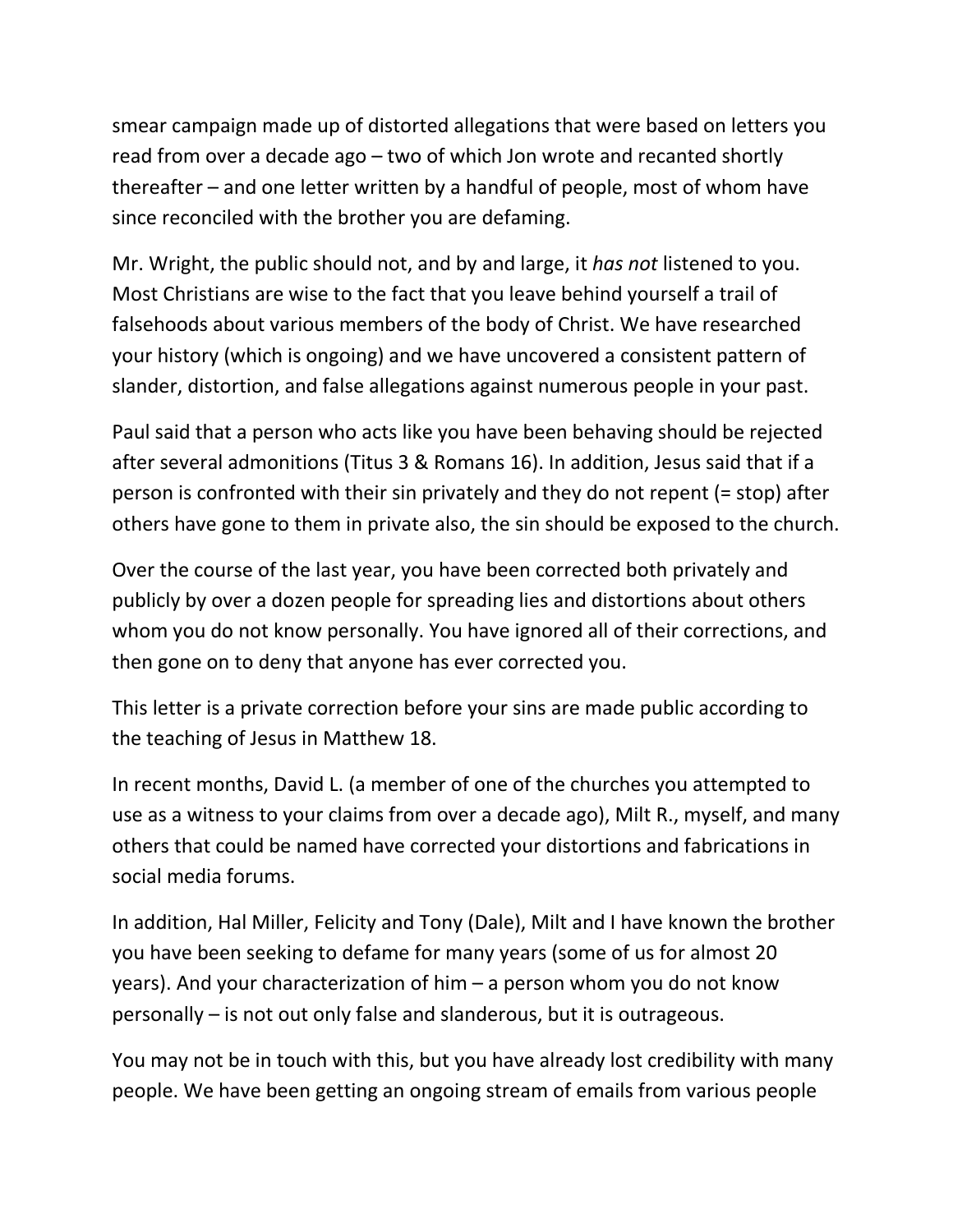telling us that you are a deceitful person who is obsessed with damning others whom you do not know with the worst kinds of smears.

Many regard you to be an "internet troll," seeking to destroy others with distortions and false allegations. Some have even suggested that you are mentally ill, because you keep repeating lies after eye-witnesses to various events you claim to have knowledge of have refuted your claims repeatedly. For this reason you have been banned by numerous Christian Facebook groups over the last year and a half.

Keith Smith appears to be your accomplice and he too is being corrected in this letter. We have proof that "Tricia Lopez" is a fake Facebook account used by the Smith's to defame others online and come to your defense to back up and encourage your falsehoods. We are also acquiring evidence that the Smiths have used other Facebook accounts as false aliases.

These fake Facebook accounts have also been used to raise money for the Smiths, another dishonest tactic.

On April 30, 2013, after recently smearing a brother in the worst way, you had the gall to write us and announce, "we believe it is necessary to now move forward with confirmation that there have been other instances of grooming, predation and sexual exploitation by you – which have involved more than one teenager."

Several people who personally know the brother whom you've made this outlandish accusation against have already refuted you on it. But worse, we (Bart and Jon), Hal Miller, Milt R., Felicity and Tony D. and Frank read the letter that Keith Smith wrote which makes further groundless accusations.

After reading that letter, there was no question in our minds that Keith fabricated his story and that his alleged "witness" is fake. (We have knowledge about what the Smith's were doing around 2004, and what is described in the letter is not one of them.)

It would be very easy to demonstrate that Keith's letter is a lie and we are keeping it on file should it appear in a different form in the future.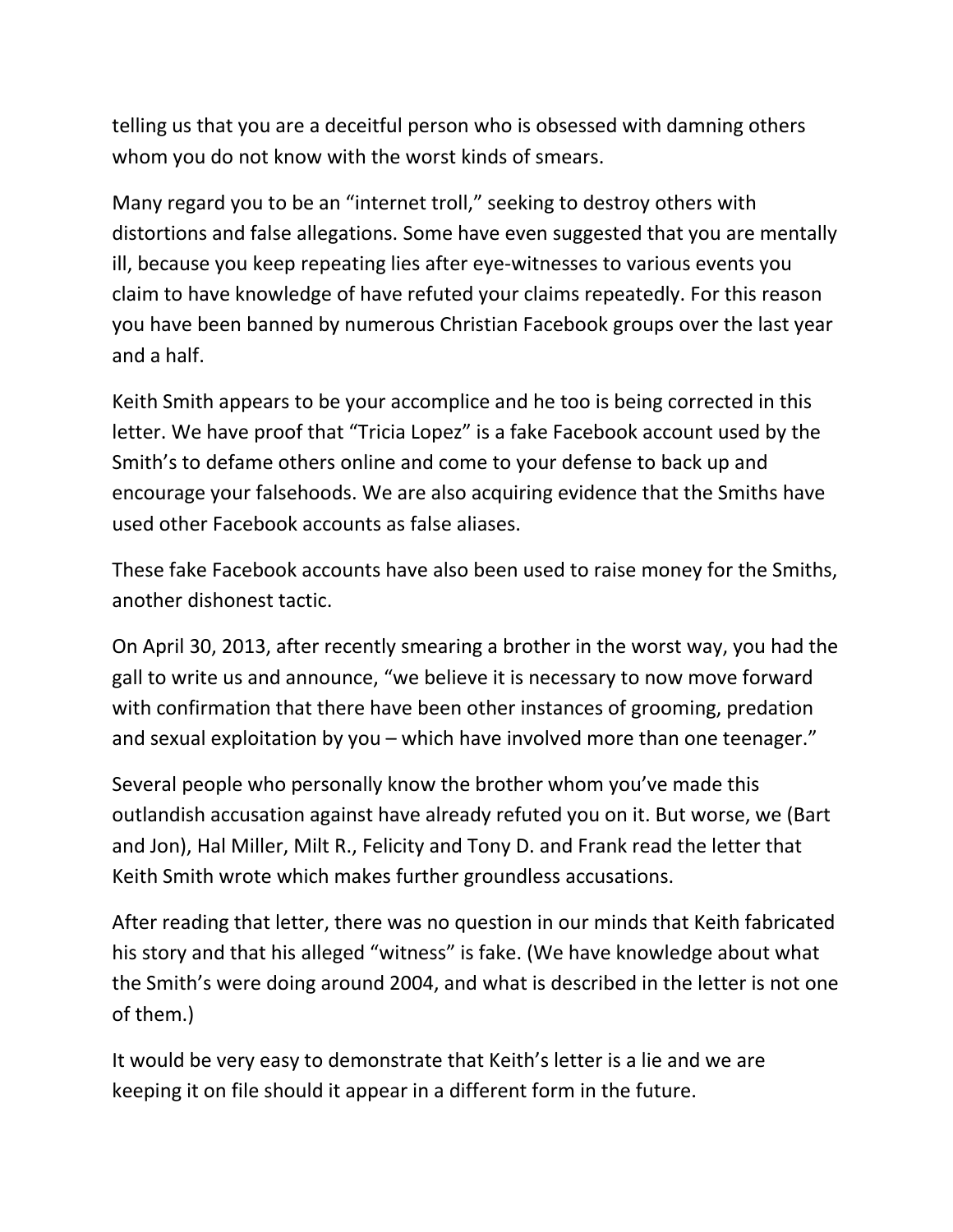This act of utter dishonesty illustrates how far you will go in your obsession to try to defame another person – a person, mind you, whom neither of you knows personally. You will even stoop to accepting or creating a false, tabloid-like testimony as "proof" of wrongdoing.

In light of your repeated slander against our brother, ignoring the truth that has been set before you many times by multiple witnesses who know him, and your stated intention to parade more lies in the public eye, we are giving you until May 15, 2013 to take down the websites that contain the libel.

We plead with you to stop seeking to defame another brother in the Lord who we know and endorse.

In the event that you are not willing to comply with this request, we will issue a public letter, signed by many brothers and sisters in Christ – including leaders in the organic church movement and those to whom Frank is accountable -- that will document your and Keith/Jeanne Smith's patterns of divisiveness, slander, attack, and duplicity over the years.

This public letter will be distributed everywhere you have posted your defamatory statements and published on a website that will be shown to all who are concerned or confused. The letter will be detailed in its historical scope and it will document your devious patterns.

For your sake, we hope that you will do what we have requested, showing fruits worthy of repentance. Our desire is to see you and the Smith's turn away from the evil you have set out to do. You will only continue to hurt others, but mostly yourselves, by continuing down this path.

Sincerely,

Bart Breen, Jon Zens

**Appendix 3: David L's response to Jim Wright's slander on April 30, 2013 to various Facebook groups where Wright was spreading his slander. David's comment was deleted from "House Church Network" which was moderated by a non-person, "Tricia Lopez," at the time.**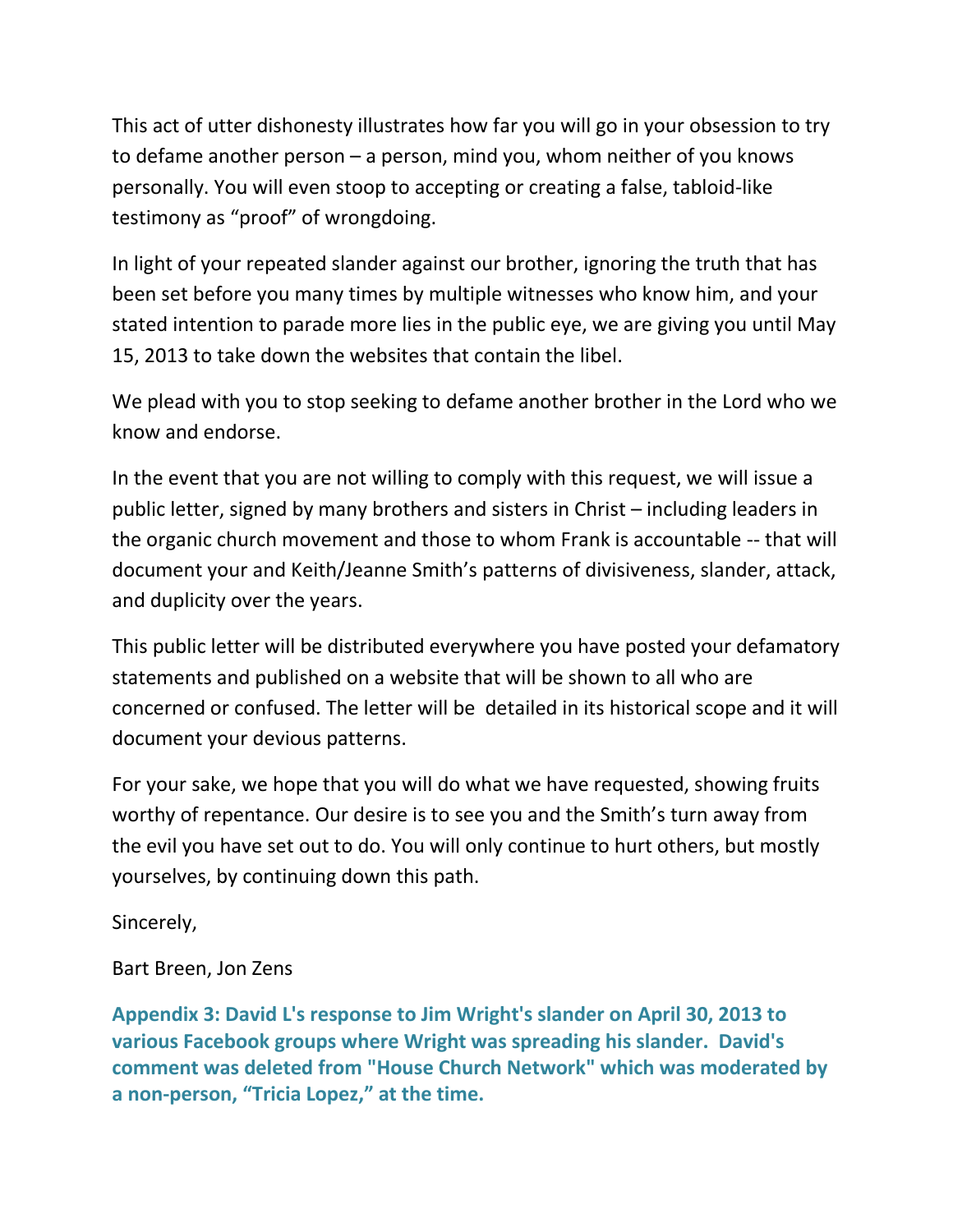To the readers of these Facebook groups.

Much gossip and slander and 'busybodying,' not at all in line with the life of Christ, has been spread recently to hurt our very own brothers. It is a shame that many feel this is ok, especially from those not involved, but who instead insert themselves in other people lives, as is the definition of a busybody. Paul warns of the destructive nature of this in his epistles. I write this note to offer eyewitness and firsthand account of the author Frank.

I have known Frank since I was a high school student in his very classroom back in 1994. I was a member of the very first church he planted in Brandon, FL. I was there from the beginning and all the way to its ending. I am also part of the church he and Milt R. and Jon Z. have planted in North Florida.

Again, I was there from the very beginning all the way to this present day. I have watched him over the years and learned a great many things from him. I have learned countless precious things about our Lord, Jesus, through this man. I have learned a great many things of what to do, and perhaps a even a few things of what not to do. He has shared into my life for the better part of 20 years.

That's nearly two decades, folks! Of course I have seen weaknesses and failures. Frank never once in the twenty years I've known him has ever claimed to be a perfect individual with little need for Christ.

Truth is quite the opposite, indeed He has only ever claimed his inability to live the life of Christ and has always stated his need for the working of Christ to live the Christian life in any positive capacity. It's the same for his writings and ministry. I have been impressed over the years as to the tenacity this man pursues our Lord and his tireless efforts at sharing Christ with others.

There is another man, by the name Jim Wright, who is speaking very terrible things about Frank and spreading slanderous and even evil words.

In all the years I have known Frank, I have never even met Jim. I have never seen Jim in any of our church meetings. I had never even heard of this man until he started to make all kinds of false accusations. As a person who has spent nearly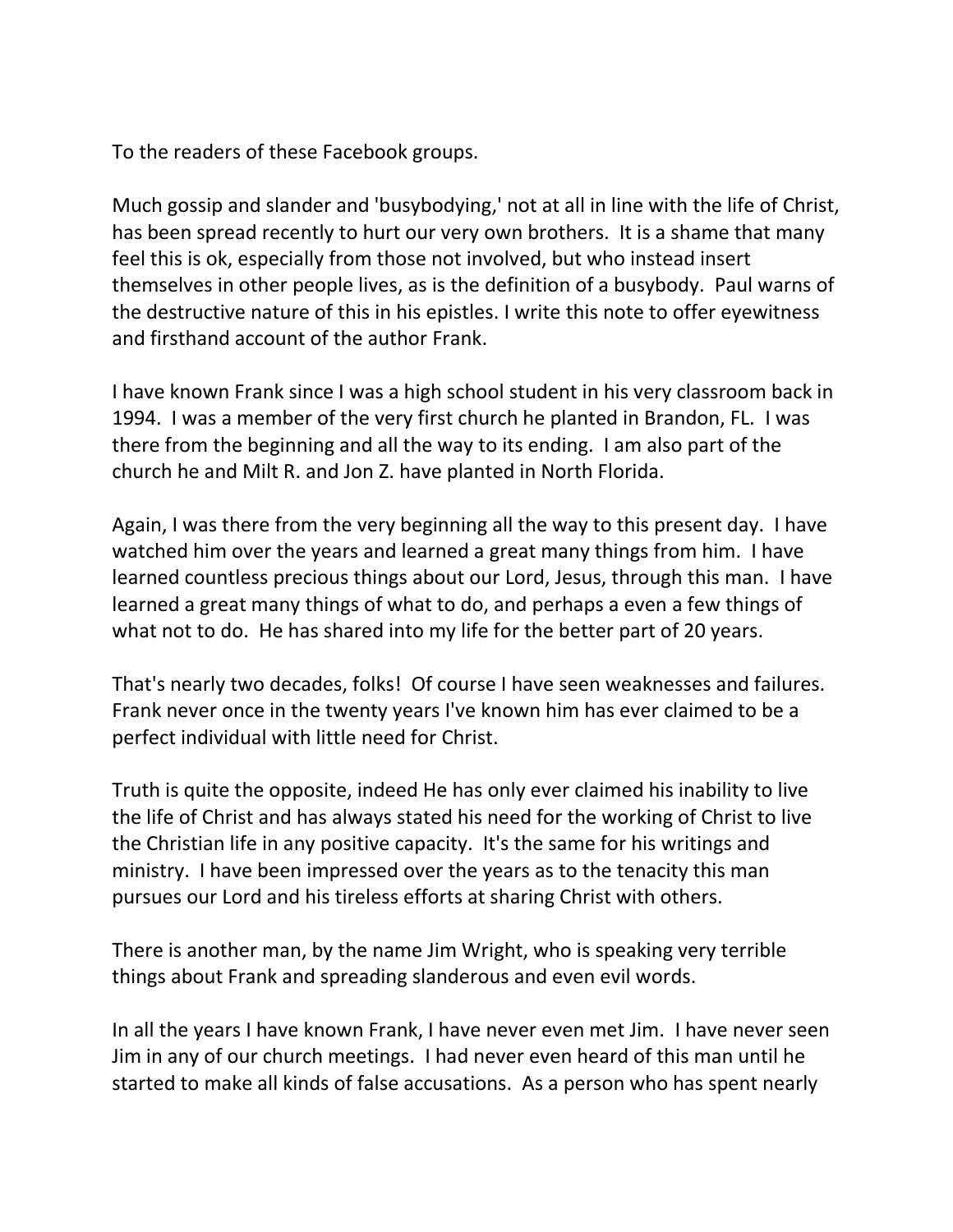20 years with Frank and living in the churches that Frank helped to establish, I am bewildered as to how this man can even act like he knows anything about Frank.

Jim Wright doesn't know Frank. Period. Any claims he is making and any involvement into the activities of Frank is the very definition of a 'busybody.' This is a serious transgression against our brother.

Many of the concerns from 13 years ago were actually because Frank was working with and learning from an older church planter. Frank had actually broken ties to this older church planter over a decade ago. So, these concerns don't matter anymore and are moot.

Wright uses a very old letter to make any claim that he knows anything about Frank. This letter is something I know of very well. This letter claims to be from the whole church in Brandon, but it definitely isn't. Really, this letter was from a bitter individual who coerced several people to join in. I leave names out to preserve the dignity of those involved who have reconciled and moved on. I don't have the heart to bring up old pains. I am even still in relationship with some of the ones who are responsible for such a thing.

Most of these people have reconciled with Frank and have even apologized for their own involvement. Many have moved on with their lives in a very positive direction. In fact, I am only aware of a few who refused to be reconciled with Frank when he made many attempts at reaching out to them. I would even be willing to engage them directly if they are still living back in the old days, and I know Frank's heart in this.

He would love to be reconciled and would engage them directly. Almost everyone has reconciled or moved on in a healthy way from the early Brandon days. This letter is well over a decade old and already dealt with appropriately. It's high time to get back to the business of knowing Christ.

Wright is also making other outrageous allegations and he would have to create false witnesses to support it. I know everyone from Frank's past and people who had axes to grind with him, and if anyone claims to be a witness for Wright, I am more than happy to engage them directly.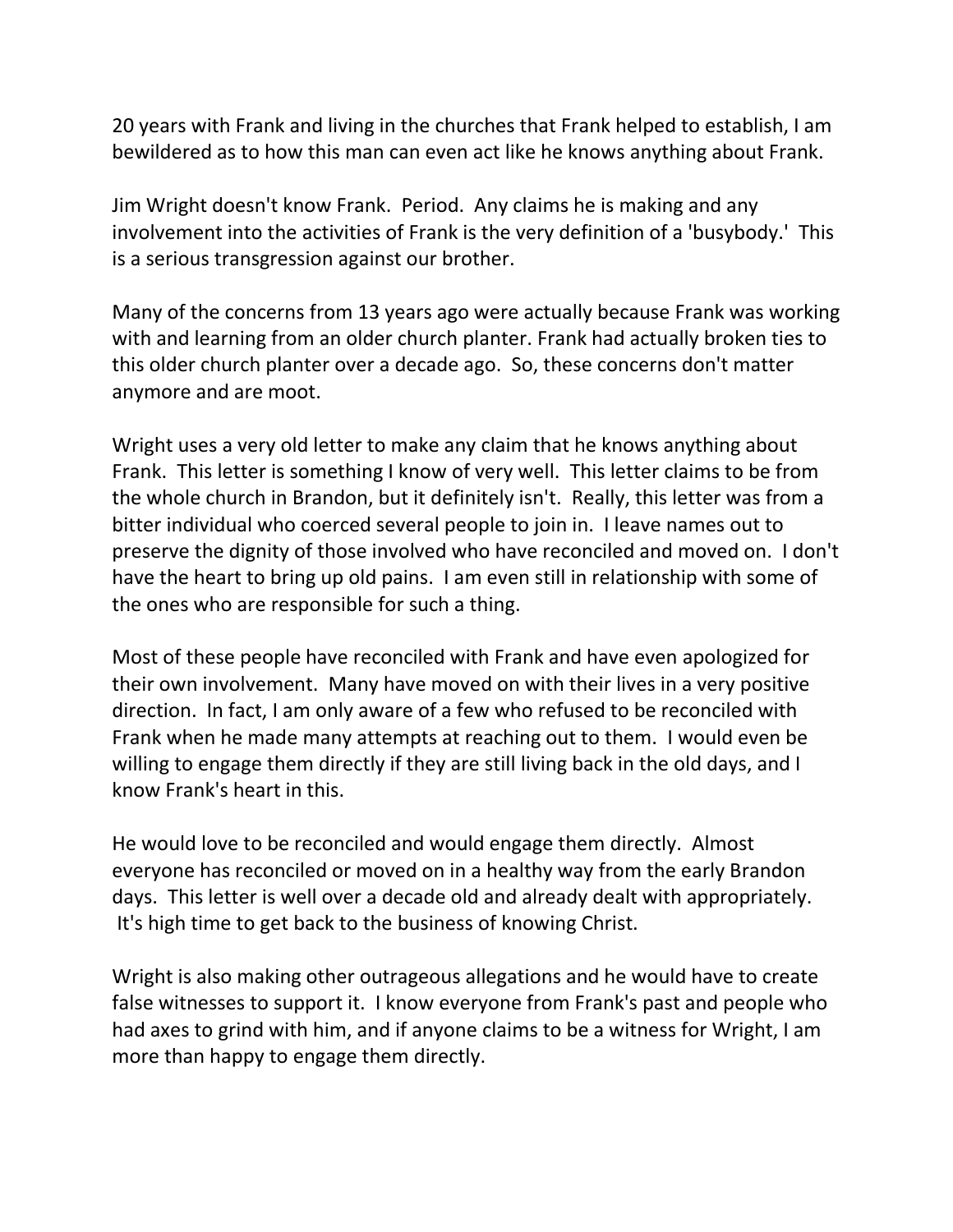Also, Wright claims Frank is not submitted to anyone but himself. This is far from the truth. I know many people with whom Frank is voluntarily and purposefully submitted and who also know him well. These are people I respect greatly such as Felicity D., Tony D., Hal M., Jon Z., Milt R. and, of course, Frank's own wife.

Another claim into the life of Frank, by Wright, is also a very old letter that Jon Z. wrote almost a decade ago that he later recanted. Frank and Jon have been working together as coworkers for many years.

If that isn't telling, I don't know what could be more obvious. They are on such good terms that they have been ministering together for years. I can personally witness to these facts. Jon Z. can also witness to the facts and was involved, and I tell you everything Jon Z. says is accurate. If they can work together for the Lord, again I say, it is high time to get back to the business of knowing Christ.

After all of these years, after all of the accomplishments, after all of the failures, seeing Frank learn from these things and still seeking Christ and His life, I gotta say, I am more impressed with him now than ever. I am impressed because he is teachable and corrects things in his own life to continue to pursue the Lord.

I've also watched how he corrected things in his ministry and how he has planted churches and allows Christ to adjust the way he does things. This is what is needed in Christianity. He has always been willing to yield to the discipline of Christ and continue on with Jesus' life when so many others have left Christ for their own stubborn pursuits. He is still striving to know Christ and share Him with others.

I am impressed at Frank's character over these years and commend him to anyone. His writings also point only towards Christ and are written out of experience, yes gruesome experience even, and not just mere intellectual theory. This is also something that is very needed today. I cannot recommend a stranger any more than I want to destroy a stranger's life.

But I am willing to recommend Frank as a brother whom I have known for nearly 20 years and I am indebted to the amount of time he has spent laboring with his life and establishing Christ in me and those of us he has worked with. I cannot suggest strongly enough how important and needed his writings are to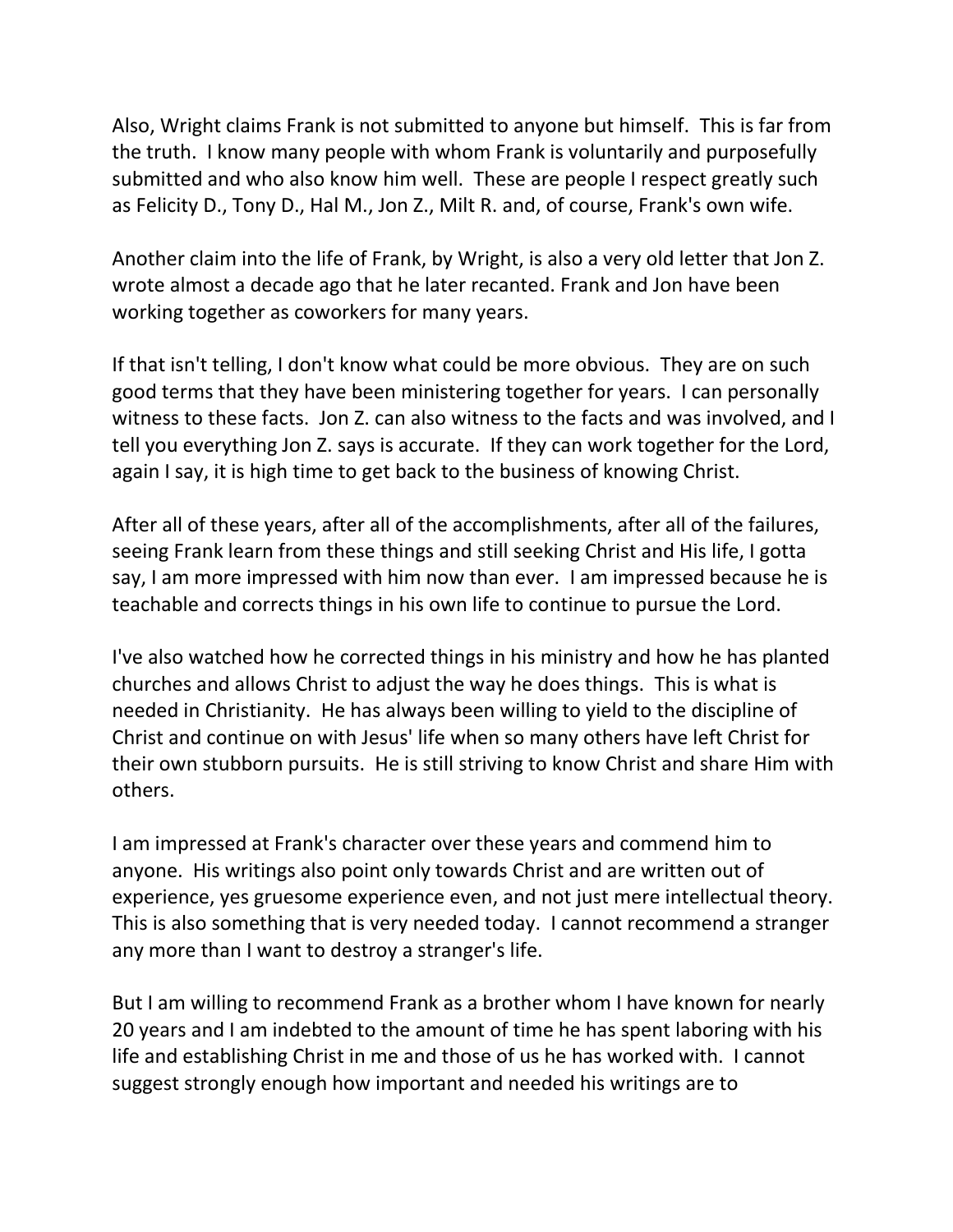Christianity today. If you haven't read them, you must! You will most certainly see new things in Christ.

Now then, since Jim Wright is so determined to destroy others publicly, I ask Jim to lead by example and publish all of your sins before everybody on Facebook.

Instead of knowing the flesh, once more, it's high time to get back to the business of knowing Christ.

**Appendix 4**: **Jon Z's response to Jim Wright on several Facebook groups posted April 27, 2013. It was deleted from "House Church Network" which was moderated by the fake persona, "Tricia Lopez" at the time.**

I am not writing to Jim Wright as Titus 3:10 tells us to ignore a brother after he's been warned 2x for creating division, which Jim is doing by spreading lies. This is for everyone else reading this thread. I think it's important for people to know a few things. I was intimately involved in the church in Brandon over a decade ago. I first believed many of the rumors, but when I got the whole story, I changed my position. That was over a decade ago. Wright wasn't there or involved. Remember, I have been co-working with Frank for 7 years. That should tell you something.

If anyone doubts this, they can contact David who was part of the group in Brandon and North Florida (right now) as I believe he is in this group. But he is on Facebook so anyone can send him a message. He can confirm everything I am saying here from a firsthand perspective. Jim and Keith not only do not know Frank, but they have no personal knowledge of any of these events.

Again, the mistake Frank made 13 years ago have been fully dealt with by Frank and others (including myself who was there at the time) at that time - 13 years ago. Frank has never denied that he committed an indiscretion 13 years ago which Keith and Jim are lying about. He repented of it way back then and everyone has since moved on. I witnessed firsthand Frank make reconciliations and apologies from the past. He's been forthright about it to anyone who has inquired directly to him over the years, even now. But what happened 13 years ago has been distorted and greatly exaggerated. For instance, there was no "sexual relationship." There was no adultery. No arrest, no "cover up", etc. And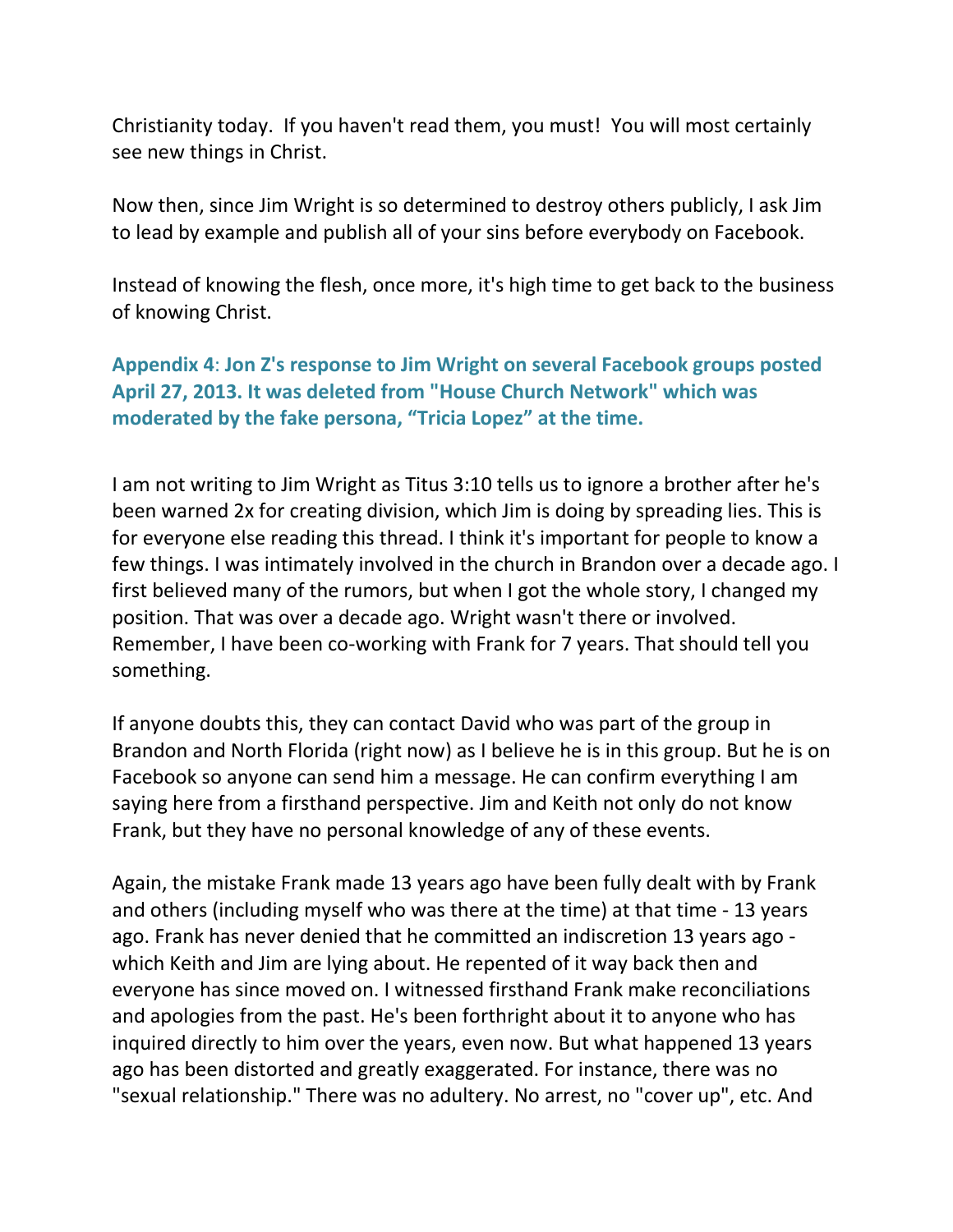the more outrageous charges are not only false, but ridiculous and baseless.

Jim has willfully lied about these things -- because I and others who were there - have corrected him on them. We also know Frank's character. Jim's facts are so distorted you cannot trust one word of what he says. If I responded to each allegation, it would be a small book. Frank isn't "hiding" anything and he isn't hiding at all. He's been open to talk to everyone who has come to him with concerns. But he's not going to defend himself against false accusations -- which the Bible instructs -- nor is he going to get down in the mud and touch the tar.

If anyone from 13 years ago still has an issue with Frank, they need to go to Frank directly as the Bible clearly teaches. To do otherwise, is to sin. This would include a alleged "victim" as Jim is putting it. Jesus made that plain. I point to my 2007 article on slander and gossip and how to recognize and handle it:

**<http://searchingtogether.org/articles/gossip.htm>**

I know Frank personally and very well, and he keeps short accounts. So if someone has a problem with him in the present or from the past, he wants to make things right and they should come to him. This is the clear teaching of the Bible.

Now let me point out what's really going on here and expose the pink elephant in the room.

Keith Smith, you are making all of these accusations against Frank and about the grace of God, why don't you tell us about your past involving Jeanne? Where is that in the public sphere? If you deny it, then others can easily make it public.

Follow your own advice here about telling the world about past sins that happened many years ago. I know what happened with you and so do many others. I wouldn't bring this up except that you have had the audacity to accuse a brother you don't know falsely in public.

In fact, I don't know anyone who demands that a person's past failures be disclosed to the world when repentance has already occurred. Where are all of Jim Wright's sins listed on his blog? All a person will read on Jim's blog is a consistent pattern of trashing of others he doesn't know, and the consistent lifting of himself up. The sin of pride is displayed there but not repented of.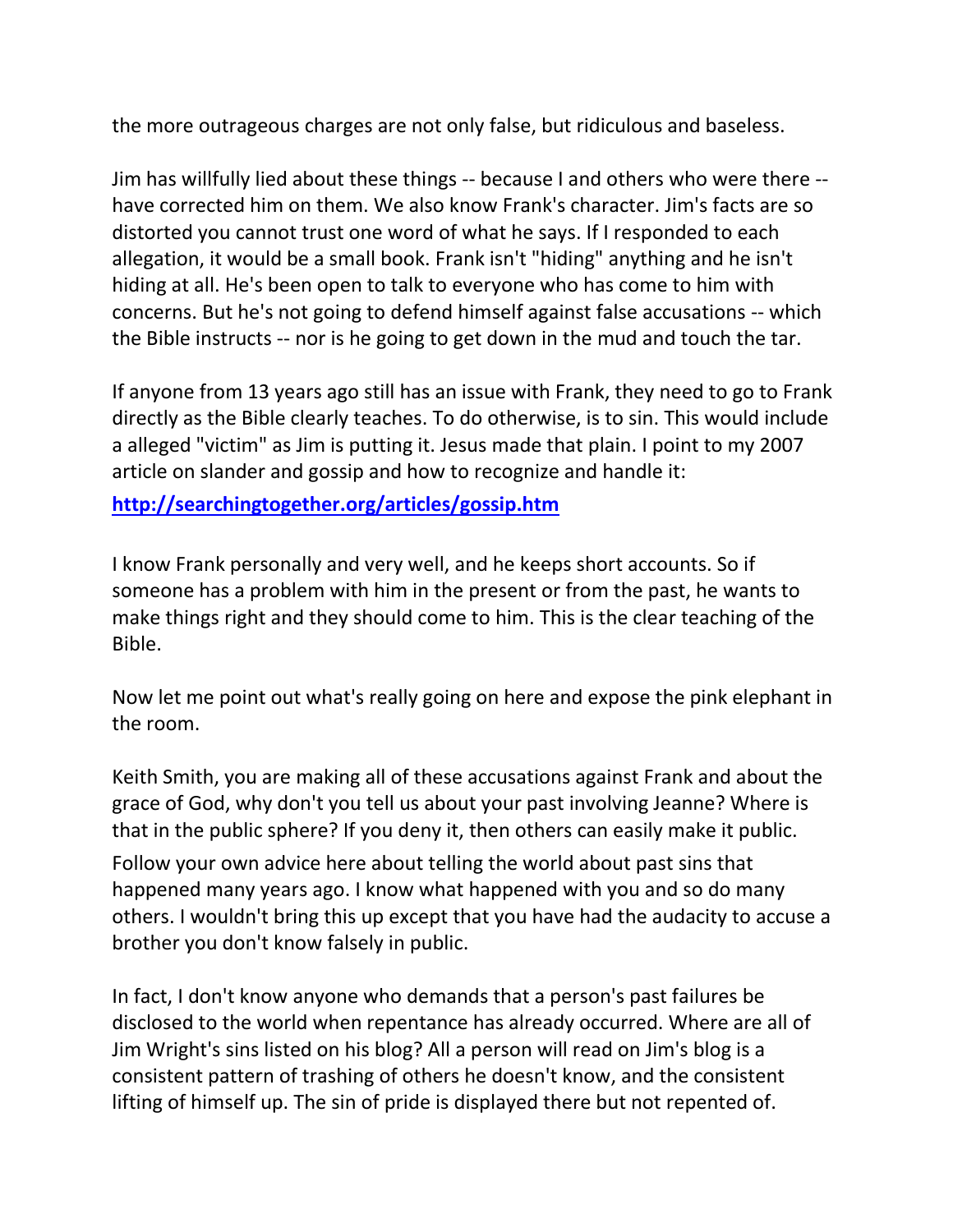Philip Yancey said, "some Christians get very angry with other Christians who sin differently than they do." Jim Wright and Keith Smith suffer from this hypocritical disease. They are guilty of lying and spreading slander, and sowing seeds of discord, all things that the Lord hates and that are part of the works of the flesh, listed with adultery, fornication, etc. In Paul's letters.

And Keith/Jeanne Smith, why haven't you repented publicly of creating fake Facebook accounts using Tricia Lopez, Ann Clarkson, Lindee Lind, and other fake people which is a violation of Facebook rules to deceive the saints, using them to slander God's people?

That is a very public sin, Keith. So it should be confessed publicly and that is a recent sin, Keith. Where is your repentance of that? We are all waiting. I'm thankful that Jim Wright and Keith Smith have lost all credibility with most of God's people because they have proven themselves to be untruthful. If they both repent, there is forgiveness.

By the emails I'm getting, more and more people are seeing what's going on and are wising up to this. It's only making Jim and Keith look very bad. Oh, and let me add, Jim is guilty of libel, so anyone who joins him in his lies needs to give careful consideration if they want to be involved in this crime.

You also may wish to know that I have personally talked to some church leaders whom Jim has harassed with falsehoods, and they see in this a pattern in Jim. His constant verbal abuse of others has also gotten him kicked off and banned from a number of Christian Facebook groups, which showed great wisdom by the moderators. Titus 3:10 and Romans 16:17 are clear about this.

I believe this should expose what's going on. If Jim and Keith persist and do not repent, there will be much more to come as some researchers are now investigating why it is that Jim and Keith seem so obsessed about unreliable rumors of sexual misconduct by people they have never met. The pattern manifested is usually always the same.

There has been some veiled threat about "court records". There would be nothing in any court record that would prove an allegation that Frank or I have denied. Frank was never arrested in his life, for instance.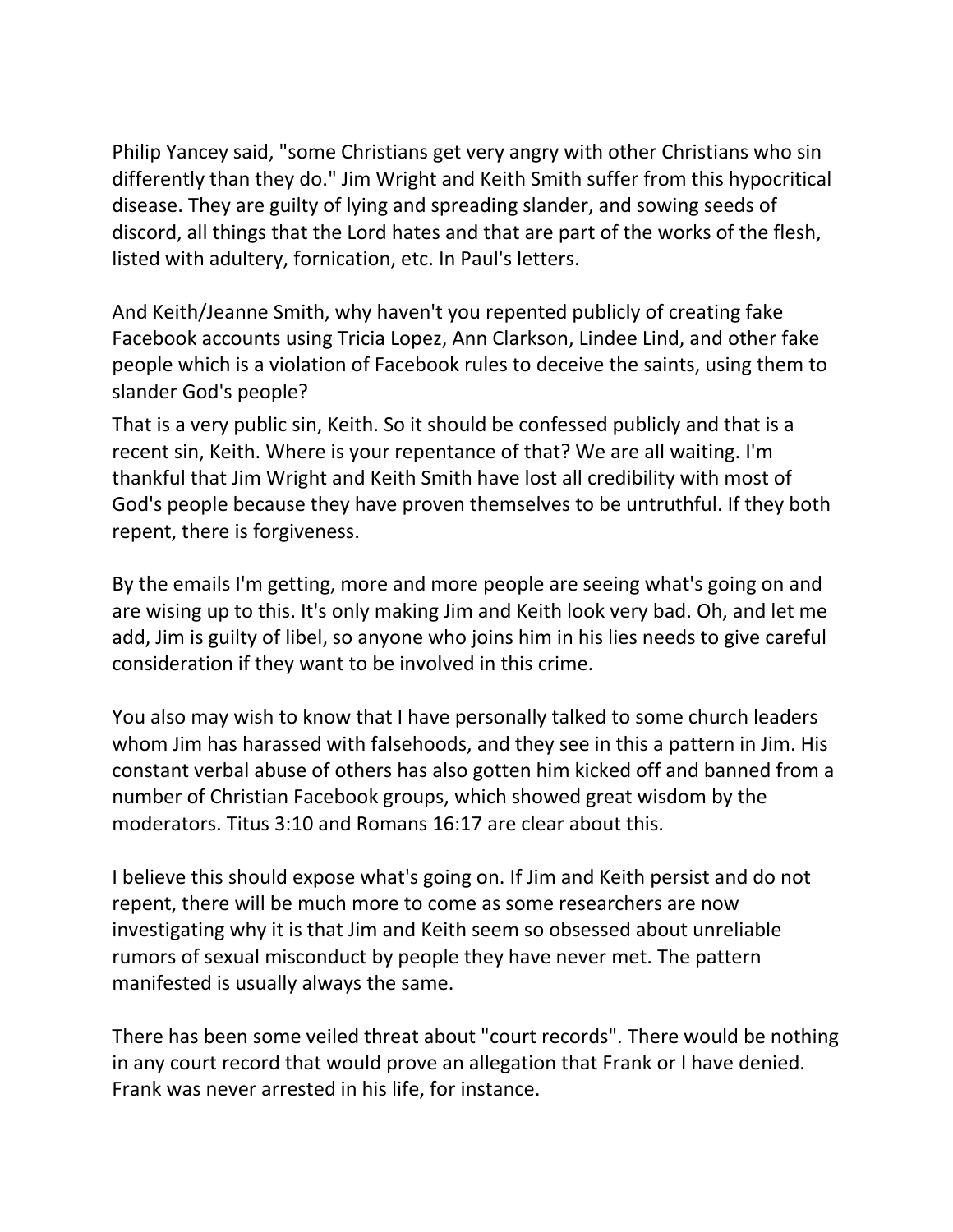**Appendix 5: Bart Breen Exposes Jim Wright's Unethical Methods, Manipulation, Bullying, and History of Lies and Slander Against Others.**

#### **[Click CrossJunctionWatch.com](http://bartbreen.wordpress.com/)**

**Appendix 6: Jim Wright's Bullying After Being Banned from a Christian Facebook Group.** [A PDF conversation from Catherine Seebald who banned Wright and Keith](http://searchingtogether.org/JimWrightKeithSmith.pdf)  [Smith from her Facebook group.](http://searchingtogether.org/JimWrightKeithSmith.pdf) Catherine saved the screen shots where she was bullied and intimidated via some of the fake Facebook accounts mentioned previously.

## **Appendix 7: Witness statement by Jayne Otterson About Jim Wright's Banning from Christian Facebook Groups**

For the past two years, I witnessed Jim Wright viciously bite and attempt to devour the body of Christ through his blog and in every Facebook group where he was a member. His words are cutting, divisive, deliberate, demeaning and slanderous, also destructive to the peace and rest of the saints in Christ. I have been shocked by his outright hatred of the saints and his arrogant pride with which he lifts himself up by trampling down others.

Jim Wright's caustic behavior made me shutter, so whenever a group allowed him to join, I would promptly choose to leave those groups. I also defriended him on Facebook. However, from time to time, I would check on his activities. I noticed that his hatred and slanderous public statements about some dear brothers and sisters in Christ was rapidly increasing into an extreme and serious state. Due to what I witnessed online by Mr. Wright I became greatly concerned for the body of Christ, and this is when I decided to rejoin a group to better watch his activities among the saints online.

This group was titled "House Church Network." It was there that I began to suspect that Jean and Keith Smith, and also along with their fake profiles, were working with Jim in an obvious and organized effort to destroy certain saints.

Please know that it was only the leading of Christ that helped me to discern what was happening. Yet, I was amazed at how obviously ill willed, deceptive and conniving their comments were written, as if they had actually rehearsed the